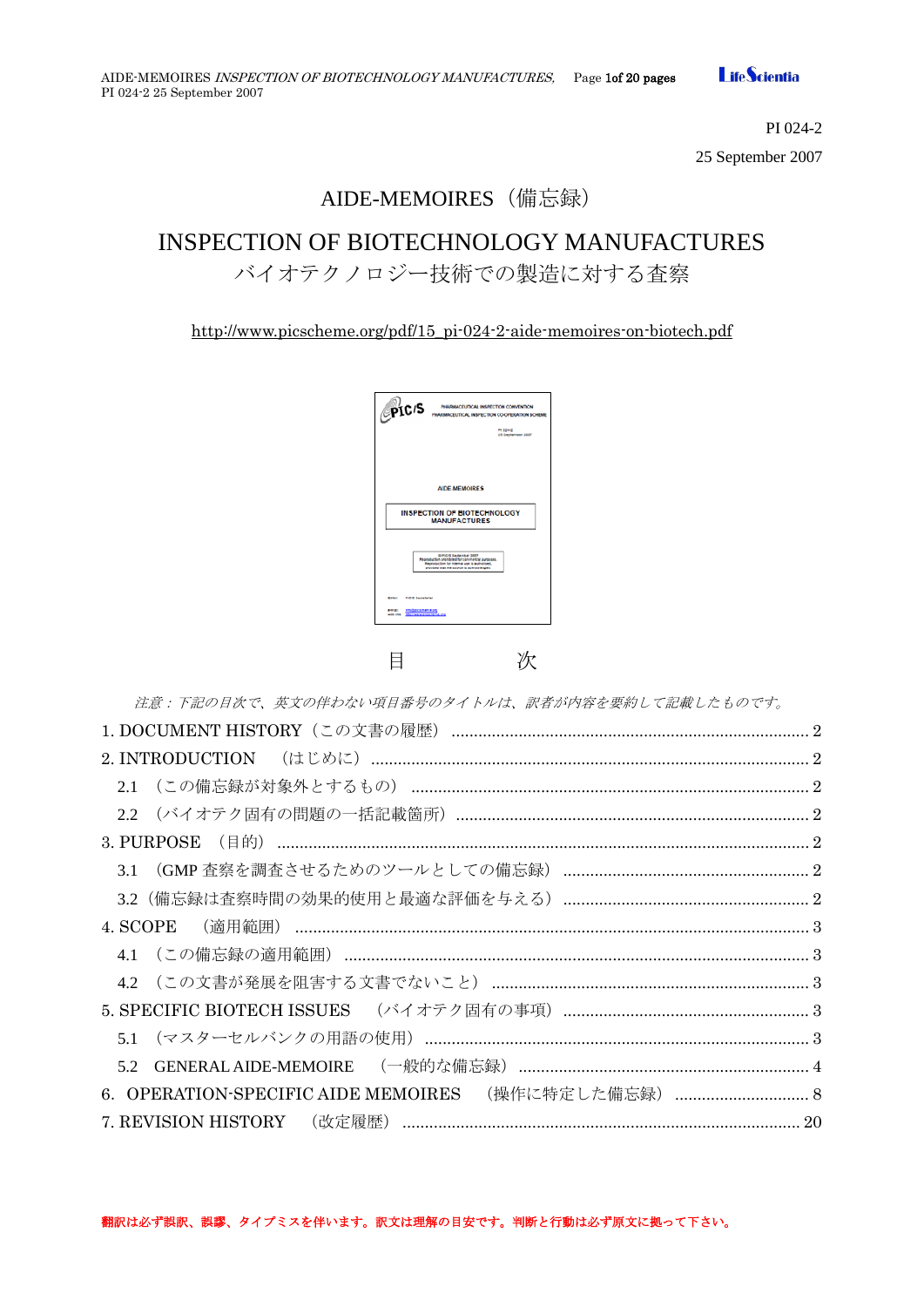AIDE-MEMOIRES INSPECTION OF BIOTECHNOLOGY MANUFACTURES, Page 20 20 pages PI 024-2 25 September 2007

### **Life**Scientia

### <span id="page-1-0"></span>1. DOCUMENT HISTORY(この文書の履歴)

| (委員会による採択日)<br>Adoption by Committee | 13 September 2005 |
|--------------------------------------|-------------------|
| 〔発効日)<br>Entry into force            | 1 January 2006    |

### <span id="page-1-1"></span>2. **INTRODUCTION** (はじめに)

<span id="page-1-2"></span>2.1 (この備忘録が対象外とするもの)

General GMP aspects and specific aspects for sterile biological medicinal products

(Annex 1) and blood or plasma derived products (Annex 14) are not included in the aide memoires.

一般的なGMP概念、および「無菌の生物学的医薬品(Annex 1)」および「血液またはプラズマ からの誘導医薬品(Annex 14)」に特定される概念は、この備忘録に含まれていない。

<span id="page-1-3"></span>2.2 (バイオテク固有の問題の一括記載箇所)

GMP aspects covering more stages in biotechnology manufacture, e.g. from cell banks to drug product, are presented in a general aide memoire in the "Specific biotech issues" section ahead of the more specific parts for the individual stages.

バイオテクノロジーを用いた製造の多くの段階、例えばセルバンク (cell banks) から医薬品ま での段階に関わる GMP 概念は、個々の製造段階のより固有な部分を述べる前の「バイオテク固 有の問題("Specific biotech issues")」の章で、一般的な備忘録に提示している。

# <span id="page-1-4"></span>3. PURPOSE (目的)

<span id="page-1-5"></span>3.1 (GMP 査察を調査させるためのツールとしての備忘録)

The aide memoires were drafted with the aim of facilitating the effective planning and conduct of GMP inspections and the purpose is to provide a tool to harmonise GMP inspections (biotechnology and biological) to assure the quality of such inspections.

この備忘録は、GMP査察の効率的な計画立案と実施を容易にする目的で起草されたものであり、 その目的は、そのような査察の質(quality)を保証するために、(バイオテクおよび生物学的 製剤の)GMP査察を調和させるためのツールを与えることである。

<span id="page-1-6"></span>3.2(備忘録は査察時間の効果的使用と最適な評価を与える)

The aide memoires should enable the inspector to make both an optimal use of the inspection time and an optimal evaluation of GMP compliance.

この備忘録は、査察時間の効果的な使用と、GMP遵守の最適な評価の両方を行うことを査察官 に可能にすることである。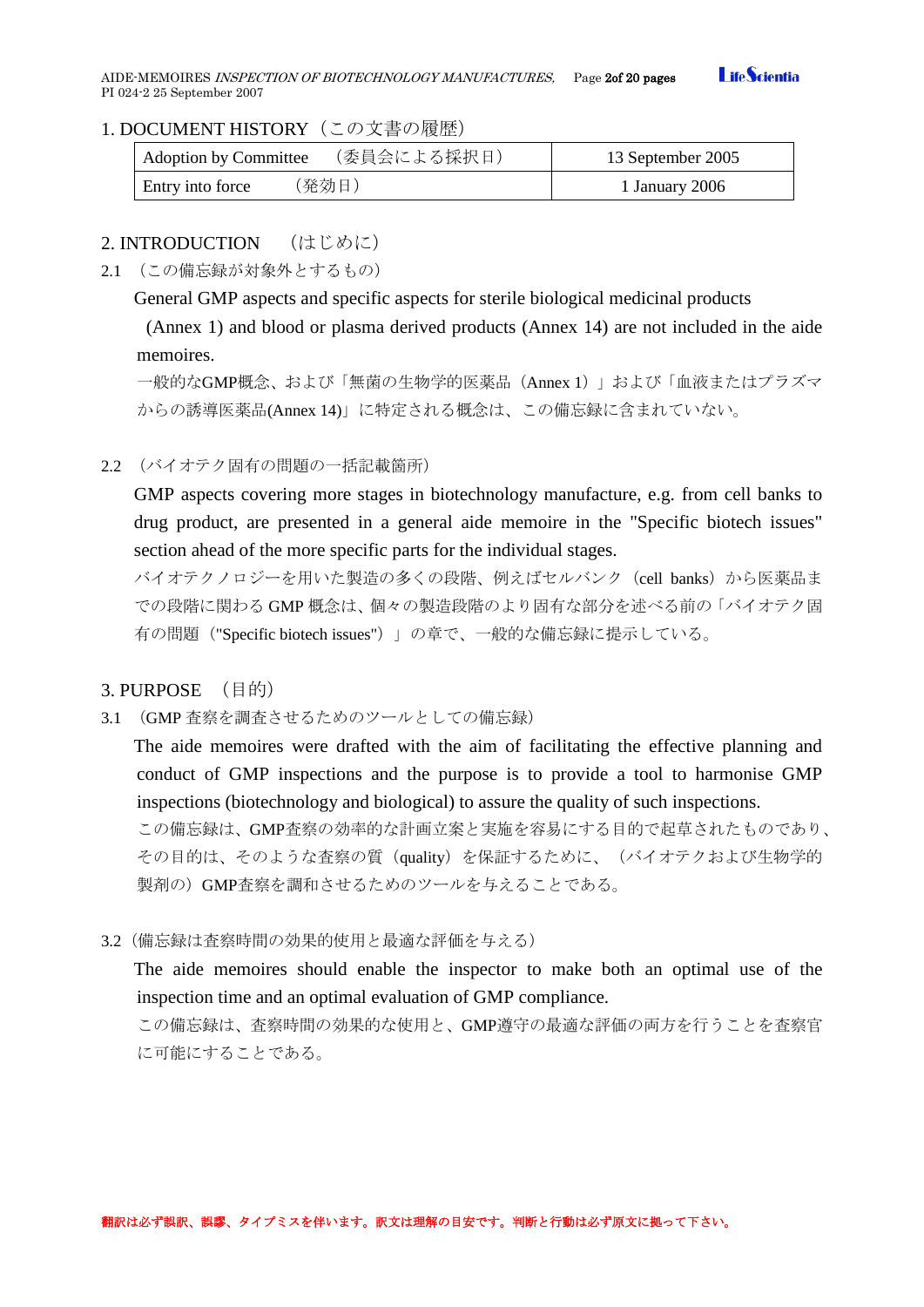#### <span id="page-2-0"></span>4. SCOPE (適用範囲)

#### <span id="page-2-1"></span>4.1 (この備忘録の適用範囲)

The aide memoires applies to biotech products and classical biological products for human use, but could also be used for gene-therapy and cell-therapy products. It includes also products for use in clinical trials.

The aide memoires should be considered as a non-exhaustive list of areas to be looked at during an inspection.

この備忘録は、ヒト用のバイオテク製剤およびクラシカルの生物学的製剤に適用するものであ るが、遺伝子治療および細胞治療製剤(gene-therapy and cell-therapy products)に対してもまた 適用できるものである。同様に、臨床治験に使用する製剤 (products for use in clinical trials) に も適用が可能である。

この備忘録は査察中に見るべき分野のうちの、限られた範囲をリストしたものであると考える こと。

#### <span id="page-2-2"></span>4.2 (この文書が発展を阻害する文書でないこと)

At the time of issue, this document reflected the current state of the art. It is not intended to be a barrier to technical innovation or the pursuit of excellence.

発行時点で、この文書には最新の状況を反映させた。この文書が、技術革新あるいは、より優 れた状態への追及への障壁となることは、その目的としていない。

### <span id="page-2-3"></span>5. SPECIFIC BIOTECH ISSUES (バイオテク固有の事項)

<span id="page-2-4"></span>5.1 (マスターセルバンクの用語の使用)

In general, the wording "cell bank" and not "seed lot" will be used.

The aide memoire covers working cell banks and master cell banks including traceability to original cells for the master cell bank (pre-master cell bank).

通例、この文書では "セルバンク(cell bank)" という用語を使用し、"シードロット(seed lot)" という用語は使用しないことにする。この備忘録は、ワーキングセルバンク(working cell banks) とマスターセルバンク (master cell banks) をカバーするものであり、これにはそれらに対す るトレーサビリティも含まれる。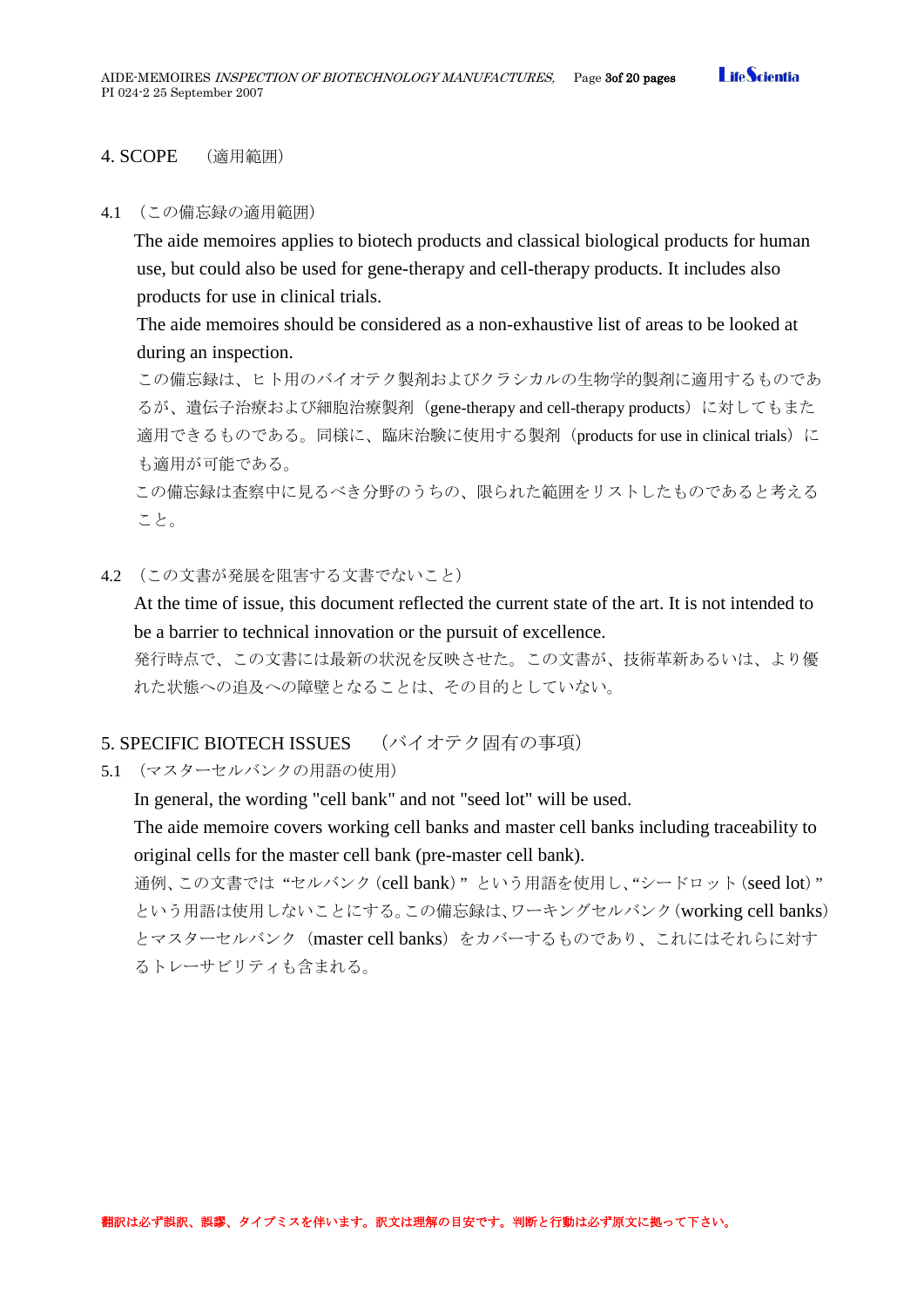# **LifeScientia**

### <span id="page-3-0"></span>5.2 GENERAL AIDE-MEMOIRE (一般的な備忘録)

| 1.  | Area of<br>operations/item<br><b>General Biotech</b><br>GMP (作業範囲<br>╱項目<br>一般的なバイオテ<br>クGMP) | <b>Notes</b><br>注意点                                                                                                                                                                       | Crucial questions<br>重要な質問事項                                                                                                                                                                                                                                                                                                                                                                                                                                                                                                              | Supporting<br>Documents<br>裏付け文書 |
|-----|-----------------------------------------------------------------------------------------------|-------------------------------------------------------------------------------------------------------------------------------------------------------------------------------------------|-------------------------------------------------------------------------------------------------------------------------------------------------------------------------------------------------------------------------------------------------------------------------------------------------------------------------------------------------------------------------------------------------------------------------------------------------------------------------------------------------------------------------------------------|----------------------------------|
| 1.1 | Personnel<br>職員                                                                               | Prevention of cross<br>contamination<br>交叉汚染の防止                                                                                                                                           | *Procedure to avoid the simultaneous<br>handling of other living or infectious<br>material by the same persons<br>同じ作業者により、他の生菌や感染性の<br>ある物質の同時的な取扱いを避けるた<br>めの手順はあるか?<br>*Do workers pass to other areas during one<br>working day<br>作業者は一日のうちに、他の区域を通過<br>することがあるか?<br>*Log books<br>ログブックはあるか?                                                                                                                                                                                                                                        | Annex 2.5                        |
|     |                                                                                               | Procedure to avoid the<br>simultaneous handling<br>of inactivated<br>products and<br>noninactivated ones<br>by the same persons<br>同じ作業者により、<br>不活化前と不活化後<br>の製品の同時的な取<br>扱いを避けるための<br>手順 | Do workers pass from areas with<br>noninactivated products to inactivated<br>products areas<br>作業者は、不活化前の製品取扱い区域か<br>ら、不活化後の製品取扱い区域へと通過<br>するか?                                                                                                                                                                                                                                                                                                                                                                                           | Annex 2.5                        |
|     |                                                                                               | Qualifications<br>適格性評価                                                                                                                                                                   | *Is the personnel dedicated / qualified<br>作業者は専任であるか? および/ま<br>たは、適格性の評価がされているか?<br>*Is its background / education appropriate to<br>the activity<br>当該作業に適したバックグランド/学<br>歴 (background / education) を持ってい<br>るか?<br>*Is there a training (qualification/continuous)<br>訓練(適格性評価/継続的実施)は行わ<br>れているか?<br>*Are medical checks / X-rays done regularly<br>and relative to the risk of infection (BCG)<br>メディカルチェック/X線撮影は定期<br>的に行われ、それは感染性(BCG;結<br>核菌)のリスクに関連するものである<br>か?<br>*Is the immunological status controlled<br>免疫学的な状態は管理されているか? | Annex 2, 4 & 5<br>Annex 18; 3.1  |
|     |                                                                                               | Concept of hygiene<br>衛生観念                                                                                                                                                                | *Is there a concept of hygiene in place,<br>including change of clothes, masks,<br>gloves, disinfection<br>適切な衛生観念は持っているか?<br>これには、更衣、マスク、手袋、消毒<br>なども含まれる。                                                                                                                                                                                                                                                                                                                                                                               | Annex 2.5<br>Annex 18; 3.2       |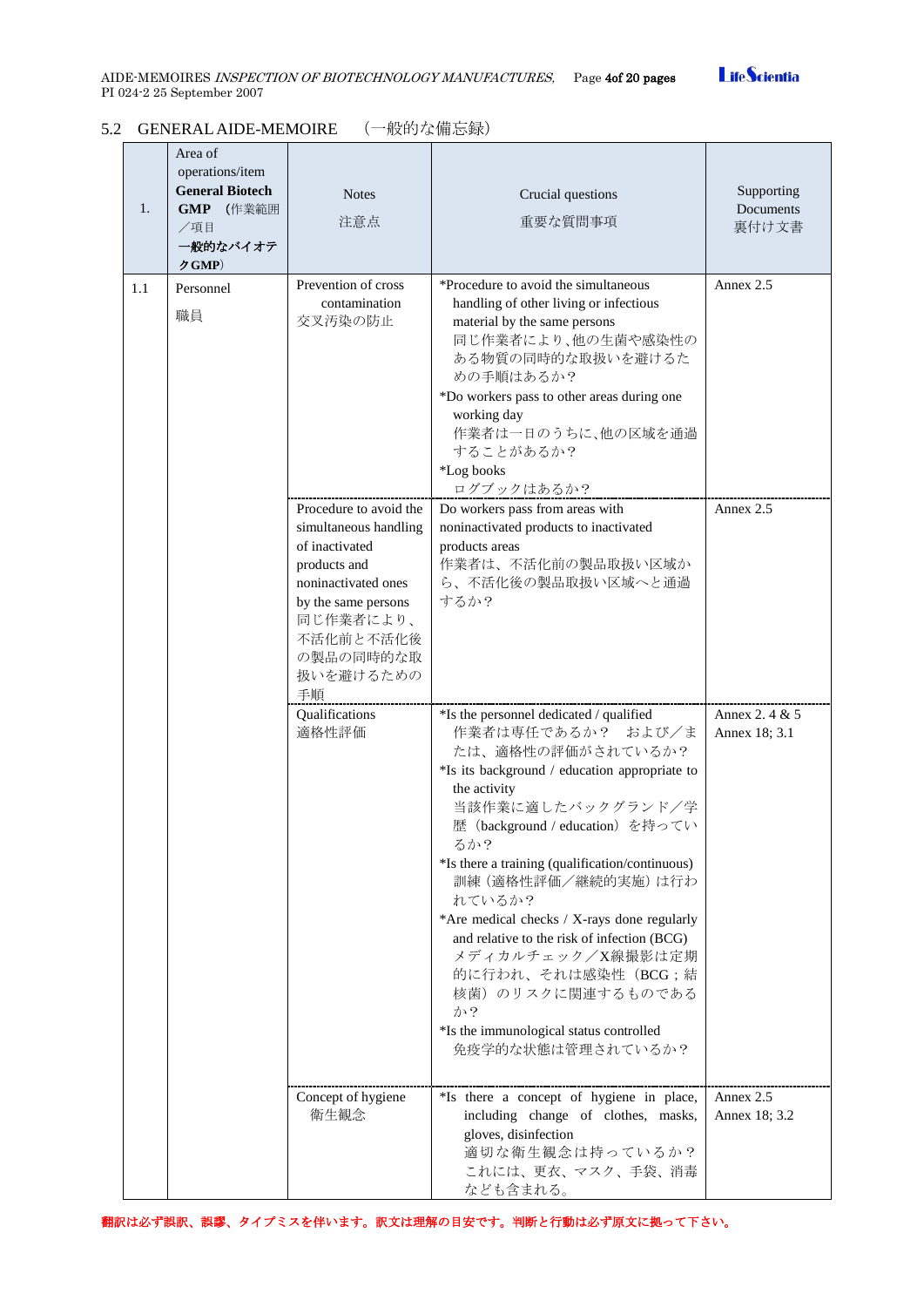|     |             |                       | *Is showering indicated under particular       |  |
|-----|-------------|-----------------------|------------------------------------------------|--|
|     |             |                       | circumstances                                  |  |
|     |             |                       | 特別な状況の下では、シャワーも浴び                              |  |
|     |             |                       | ることも表示されているか?                                  |  |
|     | Rooms &     | Questions to be asked | *Is the room classification appropriate to the |  |
| 1.2 | environment | (no requirements)     | activities                                     |  |
|     | 部屋と環境       | 質問すべき事項               | 部屋の等級づけは、その作業に適切なも                             |  |
|     |             | (要求事項ではな              | のであるか?                                         |  |
|     |             | $\lambda$ )           |                                                |  |
|     |             |                       | *Is the design of the rooms and equipments     |  |
|     |             |                       | appropriate to the activities                  |  |
|     |             |                       | 部屋および機器の設計は、当該作業に                              |  |
|     |             |                       | 適切なものとなっているか?                                  |  |
|     |             |                       | *How are the pressure cascades (positive,      |  |
|     |             |                       | negative, sink, containment) defined           |  |
|     |             |                       | 差圧の取り方(陽圧、陰圧、流し、封                              |  |
|     |             |                       | じ込め)は、どのように規定している                              |  |
|     |             |                       | か?                                             |  |
|     |             |                       | *Are negative pressure areas or safety         |  |
|     |             |                       | cabinets used for aseptic processing of        |  |
|     |             |                       | pathogens surrounded by a positive             |  |
|     |             |                       | pressure sterile zone                          |  |
|     |             |                       | 病原菌の無菌操作法によるプロセッ                               |  |
|     |             |                       | セシングに使用する陰圧キャビネッ                               |  |
|     |             |                       | トあるいは安全キャビネットは、陽圧                              |  |
|     |             |                       | の無菌ゾーンによって取り囲まれて                               |  |
|     |             |                       | いるか?                                           |  |
|     |             |                       | *Are the rooms product dedicated               |  |
|     |             |                       | その部屋は、ある製剤に対する専用の                              |  |
|     |             |                       | ものか?                                           |  |
|     |             |                       | *Is the HVAC system adequate                   |  |
|     |             |                       | HVACシステムは適切なものか?                               |  |
|     |             |                       | *Is there a concept of areas and rooms for the |  |
|     |             |                       | whole company                                  |  |
|     |             |                       | その会社全体としての区域および部                               |  |
|     |             |                       | 屋についてのコンセプトは存在して                               |  |
|     |             |                       | いるか?                                           |  |
|     |             |                       | *Is there a concept of hygiene for areas and   |  |
|     |             |                       | rooms                                          |  |
|     |             |                       | 区域および部屋に対しての衛生管理                               |  |
|     |             |                       | に対する概念は存在しているか?                                |  |
|     |             |                       | *Is there a concept of environmental           |  |
|     |             |                       | monitoring                                     |  |
|     |             |                       | 環境モニタリングの概念は存在して                               |  |
|     |             |                       | いるか?                                           |  |
|     |             |                       | *Are the pressures monitored                   |  |
|     |             |                       | 圧力 (差圧) はモニターしているか?                            |  |
|     |             |                       | *Is fumigation possible                        |  |
|     |             |                       | 燻蒸は可能か?                                        |  |
|     |             |                       | *Are procedures and a management in place      |  |
|     |             |                       | in case of lost of integrity and damage        |  |
|     |             |                       | 完全性が喪失した場合、およびダメッ                              |  |
|     |             |                       | ジを受けた場合に、適切な手順および                              |  |
|     |             |                       | マネジメントは存在しているか?                                |  |
|     |             |                       | *Are open or closed systems used               |  |
|     |             |                       | オーブンシステムを使用している                                |  |
|     |             |                       | か? それともクロースドシステム                               |  |
|     |             |                       | を使用しているか?                                      |  |
|     |             |                       | *Are equipment and environmental               |  |

翻訳は必ず誤訳、誤謬、タイプミスを伴います。訳文は理解の目安です。判断と行動は必ず原文に拠って下さい。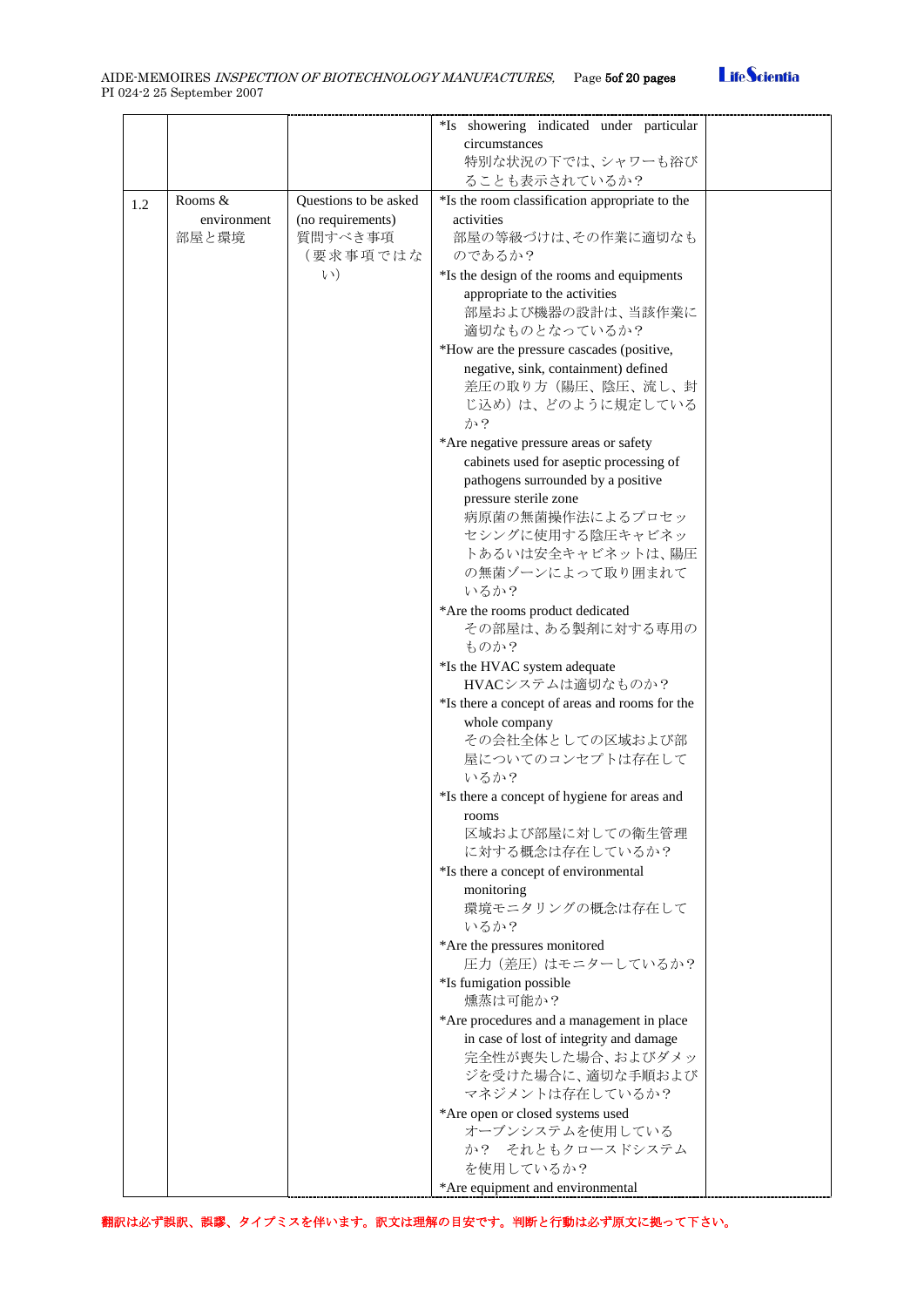|     |           |                             | particulate and microbial contamination<br>controlled |                 |
|-----|-----------|-----------------------------|-------------------------------------------------------|-----------------|
|     |           |                             | 機器および環境の微粒子、および微生<br>物の汚染は管理しているか?                    |                 |
|     |           | Environmental control       | Are animals used                                      | Annex 2.6       |
|     |           | 環境管理                        | 動物は使用しているか?                                           | Annex 18; 18.15 |
|     |           |                             | Are rooms/premises accesses restricted to             | Annex 2.21 & 22 |
|     |           |                             | authorized persons only                               |                 |
|     |           |                             | 部屋/施設のアクセスは、承認された                                     |                 |
|     |           |                             | 者に制限しているか?                                            |                 |
|     |           |                             | *How do you prevent cross contamination by            |                 |
|     |           |                             | air                                                   |                 |
|     |           |                             | 空気による交叉汚染を、とのように防                                     |                 |
|     |           |                             | いでいるか?                                                |                 |
|     |           | Cross contamination<br>交叉汚染 |                                                       | Annex 2.7       |
| 1.3 | Equipment | Prevention of cross         | *Are equipment dedicated or multiproduct              | Annex 2.7       |
|     | 機器        | contamination               | 専用の機器か? それとも複数製品                                      | Annex 2.6-20    |
|     |           | 交叉汚染の防止                     | 用の機器か?                                                | Annex 18.4 & 5  |
|     |           |                             | *Will equipment leave the room for cleaning.          |                 |
|     |           |                             | If so is it disinfected on beforehand and             |                 |
|     |           |                             | is disinfection validated<br>機器を洗浄のため当該室に置いてお         |                 |
|     |           |                             | くか? 置いておくのであれば、事前                                     |                 |
|     |           |                             | に消毒を行い、かつその消毒の方法を                                     |                 |
|     |           |                             | バリデートしているか?                                           |                 |
|     |           |                             | *Is production on campaign bases or                   |                 |
|     |           |                             | continuous                                            |                 |
|     |           |                             | 製造の形態は、キャンペーンか、連続<br>か?                               |                 |
|     |           | Prevention of               | * Are the same equipments used both for               |                 |
|     |           | contamination of            | decontamination and sterilization                     |                 |
|     |           | inactivated                 | 同じ機器を除染と滅菌の両方に使用                                      |                 |
|     |           | products by                 | するか?                                                  |                 |
|     |           | noninactivated ones         | * Are flows of contaminated materials and             |                 |
|     |           | 不活化していない                    | equipments separated from those of                    |                 |
|     |           | 製剤による、不活                    | sterilized ones                                       |                 |
|     |           | 化製剤の汚染の防                    | 汚染をした物品および機器の動線 (フ                                    |                 |
|     |           | 止                           | ロー)は、滅菌済品の動線と分離がさ                                     |                 |
|     |           |                             | れているか?                                                |                 |
|     |           |                             | $\ast$<br>inter-campaign<br>effluents<br>Are<br>and   |                 |
|     |           |                             | validated<br>decontaminations<br>and                  |                 |
|     |           |                             | periodically revalidated<br>キャンペーン間および廃液の除染は、         |                 |
|     |           |                             | バリデートを行い、かつ定期的に再バ                                     |                 |
|     |           |                             | リデーションを実施しているか?                                       |                 |
|     | Processes | Batch definition of the     | *Is a batch definition present and does it            |                 |
| 1.4 | プロセス      | active ingredient           | comply with the marketing authorization               |                 |
|     |           | 活性を持つ成分の                    | バッチの規定が存在するか?<br>存在                                   |                 |
|     |           | バッチの規定                      | するのであれば、それは販売承認書に                                     |                 |
|     |           |                             | 従ったものか?                                               |                 |
|     |           | Storage conditions          | *Are storage conditions for all intermediates         | 5.36            |
|     |           | 保管条件                        | and drug substance and drug product                   | Annex 18; 7.4   |
|     |           |                             | defined                                               |                 |
|     |           |                             | 全ての中間体、原薬? (drug substance)                           |                 |
|     |           |                             | および製剤の保管条件が規定されて                                      |                 |
|     |           |                             | いるか?                                                  |                 |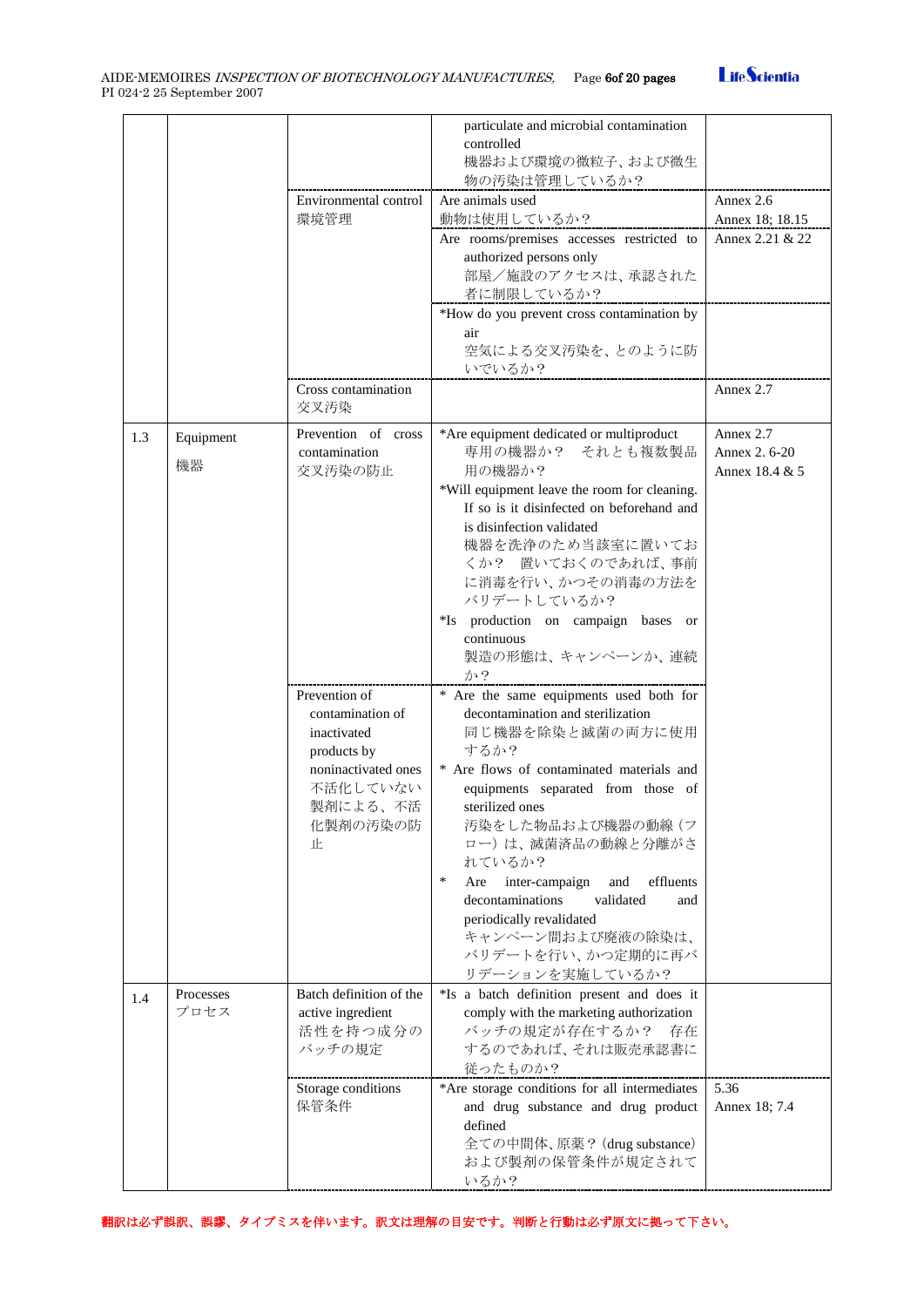# **LifeScientia**

|  | Pooling strategy    | *Does a pooling strategy exist                  | Annex 18; 8.4      |
|--|---------------------|-------------------------------------------------|--------------------|
|  | プーリングの考え            | (intermediates and drug substance)              |                    |
|  | 方 (戦略)              | and is it in compliance with the                |                    |
|  |                     | registered details                              |                    |
|  |                     | (中間体および原薬に対する)プリー                               |                    |
|  |                     | リングの考え方は存在しているか?                                |                    |
|  |                     | そしてそれは、登録済の詳細内容に応                               |                    |
|  |                     | じた内容であるか?                                       |                    |
|  | Yield               | *Are specifications set for yields              |                    |
|  |                     | 収量(収率)に対する規格は存在してい                              |                    |
|  | 収量 (収率)             |                                                 |                    |
|  |                     | るか?                                             |                    |
|  | Process parameters  | *Are all process parameters covered (e.g. pH,   | 4.14; Annex 18;    |
|  | プロセスパラメータ           | temperature, time, flow rate)                   | 8.14 & 18.41       |
|  |                     | 全てのプロセスパラメータがカバー                                | Annex 2.41,        |
|  |                     | されているか? (例えば、pH、温度、                             | Annex 18; 8.3      |
|  |                     | 時間、流速)                                          |                    |
|  | Buffer preparations | protocols<br>available<br>for<br>buffer<br>*Are | 4.15               |
|  | 緩衝液の調製              | preparations                                    |                    |
|  |                     | 緩衝液の調製についてのプロトコー                                |                    |
|  |                     | ルは存在しているか?                                      |                    |
|  |                     |                                                 |                    |
|  |                     | *Are expiry dates and storage conditions        |                    |
|  |                     | specified                                       |                    |
|  |                     | 有効期限および保管条件は規定され                                |                    |
|  |                     | ているか?                                           |                    |
|  |                     | *Is status and identity labelling adequate      |                    |
|  |                     | 状態表示はされているか?<br>識別表                             |                    |
|  |                     | 示は適切にされているか?                                    |                    |
|  |                     | *Are buffers QC-tested and released before      |                    |
|  |                     | use                                             |                    |
|  |                     | 緩衝液は使用前にQC部門が試験し、                               |                    |
|  |                     | 出庫の判定 (released) をしているか?                        |                    |
|  |                     | *Is bioburden measured                          |                    |
|  |                     | バイオバーデンは測定しているか?                                |                    |
|  |                     |                                                 |                    |
|  |                     | *Are endotoxins measured                        |                    |
|  |                     | エンドトキシンは測定しているか?                                |                    |
|  |                     | *Where are the buffers produced                 |                    |
|  |                     | 緩衝液を製造している場所は何処                                 |                    |
|  |                     | か?                                              |                    |
|  |                     | *Are they produced in place                     |                    |
|  |                     | 緩衝液は適切に製造しているか?                                 |                    |
|  |                     | *Are they sterilized in place                   |                    |
|  |                     | 緩衝液は適切に滅菌しているか?                                 |                    |
|  | Water               | *Is bioburden measured                          | Note for Guidance  |
|  | 用水                  | バイオバーデンを測定しているか?                                | on water for       |
|  |                     | *Are endotoxins measured                        | pharmaceutical use |
|  |                     | エンドトキシンを測定しているか?                                |                    |
|  |                     |                                                 |                    |
|  |                     | *Is the water used sterile                      |                    |
|  |                     | 用水は無菌のものであるか?                                   |                    |
|  |                     | *Is the quality of the water monitored          |                    |
|  |                     | regularly                                       |                    |
|  |                     | 用水の品質は定期的にモニターして                                |                    |
|  |                     | いるか?                                            |                    |
|  | Gases               | *What are the specifications/quality            |                    |
|  | 気体                  | 規格/品質はどのようなものか?                                 |                    |
|  |                     |                                                 |                    |
|  | Disposal of waste   | *Procedure, documentation                       |                    |
|  | material            | 手順、文書化                                          |                    |
|  | 不要物の廃棄              | *Is waste material disinfected with a           |                    |
|  |                     | validated method                                |                    |
|  |                     |                                                 |                    |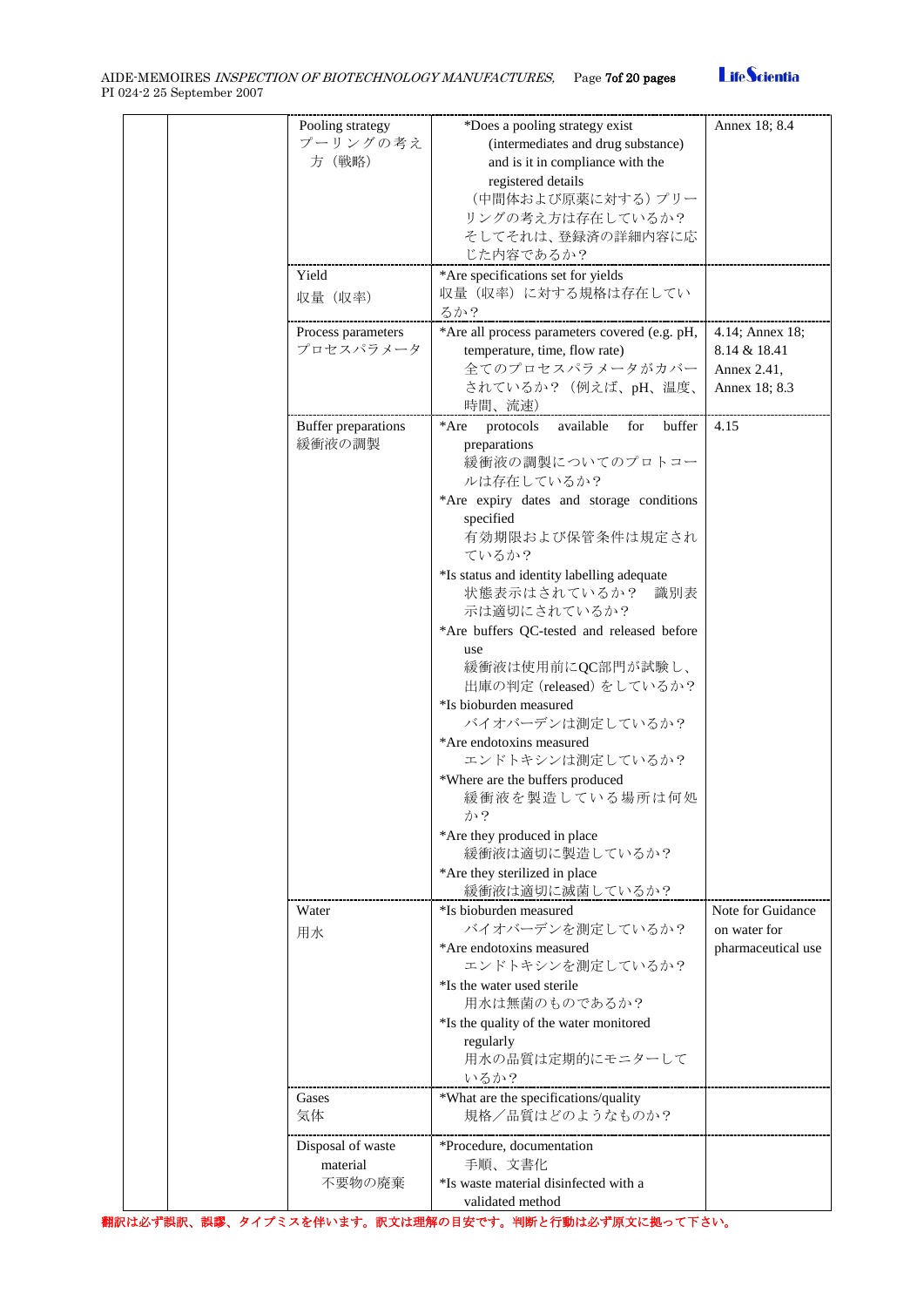

|     |                   |                                   | 廃棄物はバリデートされた方法で消<br>毒しているか?                                                                                                                                                               |      |
|-----|-------------------|-----------------------------------|-------------------------------------------------------------------------------------------------------------------------------------------------------------------------------------------|------|
| 1.5 | Performance<br>性能 | Routine trending<br>傾向の日常的な管<br>理 | *Are critical parameters trended<br>重要なパラメータの傾向管理はおこ<br>なっているか?<br>*Is a statistical method used<br>統計学的な方法を使用しているか?<br>*Does a formal review period exist<br>正式なレビュー期間というものが存<br>在しているか? | 2.43 |

# <span id="page-7-0"></span>6.OPERATION-SPECIFIC AIDE MEMOIRES (操作に特定した備忘録)

| 1.  | Area of<br>operations/item<br><b>Cell banks and</b><br>cell banking<br>(作業範囲/項目<br>セルバンクとセル<br>のバンキング) | <b>Notes</b><br>注意点                                  | Crucial questions<br>重要な質問事項                                                                                                                                                                             | Supporting<br>Documents<br>裏付け文書 |
|-----|--------------------------------------------------------------------------------------------------------|------------------------------------------------------|----------------------------------------------------------------------------------------------------------------------------------------------------------------------------------------------------------|----------------------------------|
| 1.1 | Manufacturing of<br>master and/or<br>working cell<br>banks<br>マスター<br>および/または<br>ワーキングのセ               | Inter-campaign<br>activities<br>キャンペーン間の作<br>業       | *Are cleaning and decontamination<br>procedures validated<br>クリーニングおよび除染の手順は、バ<br>リデートされているか?<br>*Are they monitored<br>それらの手順はモニターしている<br>か?                                                            | Annex 2.29 & 30                  |
|     | ルバンク                                                                                                   | Area and line<br>clearance<br>区域および、製造ラ<br>インのクリアランス | *Procedure and documentation<br>手順と文書化                                                                                                                                                                   | ICH Q5 D 2.2.2                   |
|     |                                                                                                        | Container, vessels<br>コンテナー、ベッセ<br>ル                 | *Cleaning, sterilisation and testing procedure<br>清浄化、滅菌および試験の方法                                                                                                                                         | Annex $2.16$                     |
|     |                                                                                                        | Culture media<br>培養基                                 | *Preparation, labelling, sterilisation, sampling<br>and testing procedure<br>調製、表示、滅菌、サンプリングおよび<br>試験の手順<br>*Certificate if material of animal origin<br>もし動物由来の物質であるならば、その<br>認証(訳注:TSEを考慮したものであろ<br>う) |                                  |
|     |                                                                                                        | Pre-master cell bank<br>プレ-マスターセル<br>バンク             | *Specifications, analysis, certificate, testing,<br>origin<br>規格、分析、証明書、試験、由来                                                                                                                            |                                  |
|     |                                                                                                        | Monitoring<br>モニタリング                                 | *HVAC, including LAF<br>空調、気流の層流装置を含む<br>*Incubation (T°, RPM)•<br>培養 (温度、回転数)                                                                                                                           |                                  |
|     |                                                                                                        | In process controls<br>工程内管理                         | *Inoculation• 培養<br>*Viability• 活性<br>*Parameter indicating step of going into<br>suspension•<br>懸濁へと進める段階を表示させるパラ<br>メータ<br>*Growth control•<br>(増殖制御)                                                  |                                  |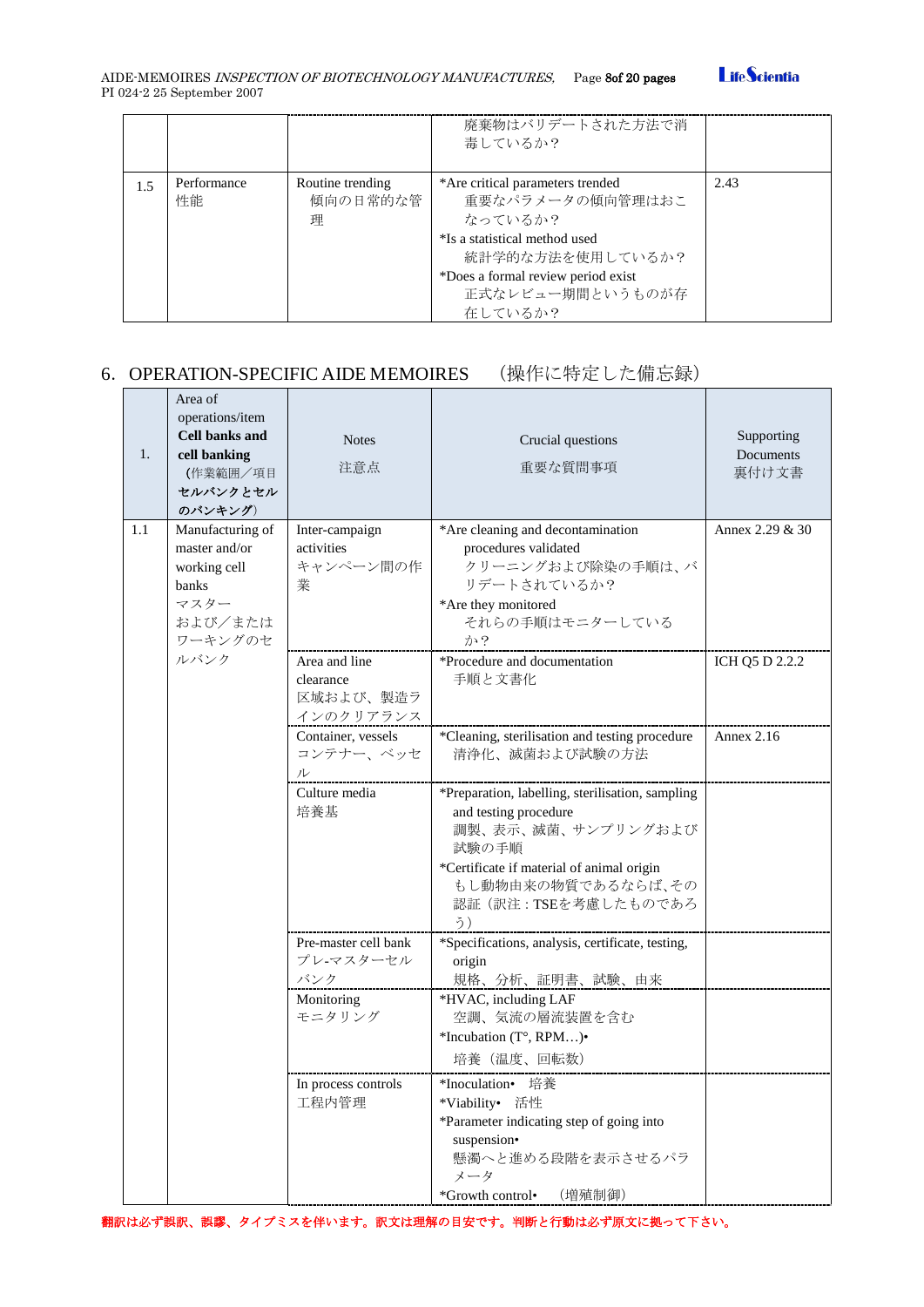

|     |                                                       |                                                                                                                             | *Microbiological control• (微生物管理)                                                                                                                                                                                                                                                                                                                                                                                                                                                                                                                                        |                                                              |
|-----|-------------------------------------------------------|-----------------------------------------------------------------------------------------------------------------------------|--------------------------------------------------------------------------------------------------------------------------------------------------------------------------------------------------------------------------------------------------------------------------------------------------------------------------------------------------------------------------------------------------------------------------------------------------------------------------------------------------------------------------------------------------------------------------|--------------------------------------------------------------|
|     |                                                       | Uniform composition<br>of each container:<br>aliquoting conditions.<br>各容器での均一な組<br>成:試料採取時の条                               | *Pooling of cells for banking if more than<br>one vessel used<br>もし一つ以上の容器を使用するのであ<br>れば、バンキングのためのセルのプール<br>リング                                                                                                                                                                                                                                                                                                                                                                                                                                                          | ICH Q5D 2.2.2<br>GMP Annex 2.31                              |
|     |                                                       | 件                                                                                                                           | *Uniform suspension<br>懸濁液の均一性<br>*Closure verification validation•<br>閉塞性の確認のためのバリデーション<br>*Labelling (validated to avoid loss of<br>information on the container)<br>表示(容器への情報のロス(訳注:記載<br>忘れ?) を避けるためのバリデート)<br>*Sampling サンプリング<br>*Reconciliation 調整                                                                                                                                                                                                                                                                                                                |                                                              |
|     |                                                       |                                                                                                                             | *Lot number control if pooling<br>もしプーリングを行うのであればロッ<br>ト番号の管理                                                                                                                                                                                                                                                                                                                                                                                                                                                                                                            |                                                              |
|     |                                                       | Freezing and storage•<br>凍結と保存                                                                                              | *Time limit between aliquoting and freezing,<br>documentation<br>小分け (aliquoting) と凍結の間の時間<br>制限、文書化<br>*Conditions (T°, time limits)<br>条件(温度、時間的制約・・・)                                                                                                                                                                                                                                                                                                                                                                                                                 |                                                              |
|     |                                                       | Qualification before<br>and after freezing<br>(characterisation•,<br>testing <sup>o</sup> )<br>凍結前後の適格性<br>評価(特徴付•、試<br>験•) | *Identity minimum before freezing<br>凍結前の最小限の識別<br>*Purity minimum before freezing<br>凍結前の最小限の純度<br>*Viability minimum after freezing<br>凍結後の最小限の活性<br>*Dedicated, procedure after release<br>出荷後の専用化された手順                                                                                                                                                                                                                                                                                                                                                               | Annex 2.29<br>CPMP/BWP/<br>41450/98 3.3                      |
|     |                                                       | Quarantine<br>隔離                                                                                                            |                                                                                                                                                                                                                                                                                                                                                                                                                                                                                                                                                                          |                                                              |
| 1.2 | Maintenance of<br>master and<br>working cell<br>banks | Access for authorized<br>personnel<br>承認された職員のみ<br>のアクセス                                                                    | *Procedure, names<br>方法(手順)、名称                                                                                                                                                                                                                                                                                                                                                                                                                                                                                                                                           | Annex 2.32<br>Annex 18; 18.20                                |
|     | マスターバンク<br>およびワーキン<br>グセルバンクの<br>保持                   | Storage and storage<br>conditions<br>保管および保管条件                                                                              | *Freezer or Nitrogen tank (liquid or gas<br>phase)<br>フリーザーおよび窒素タンク (液状、あ<br>るいは気相)<br>*Records (limits, corrective action procedure)<br>記録類 (限度値、是正措置の方法)<br>*Alarm system (records, 24h link)<br>警報システム (記録類、24時間リンク)<br>*Risk of contamination (control related to the<br>Nitrogen level, validation)<br>汚染リスク(窒素のレベルに関する管<br>理、バリデーション)<br>*Risk of confusion (dedicated tanks for<br>commercial production, map and<br>identification of the stored containers)<br>混同のリスク(市販製造のための専用タ<br>ンク、配置図、および保管された容器の<br>識別)<br>*Identical treatment of all containers during | Annex 2.31, 32<br>&33:<br>Annex 18; 18.20 &<br>21<br>ICH Q5D |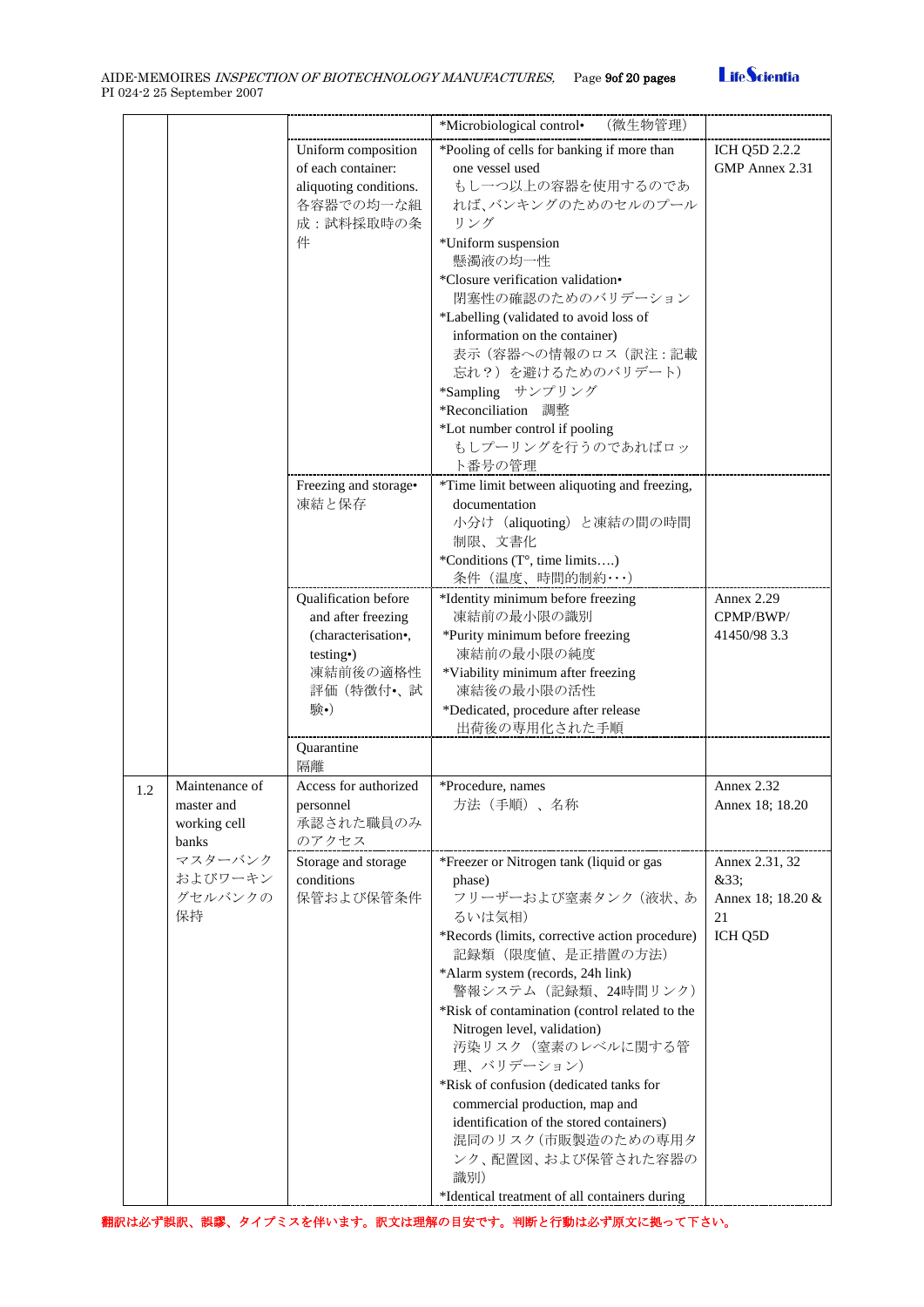

|  |                          | storage (procedure)<br>保管中の全ての容器の識別処置(識別の<br>方法)                                      |                 |
|--|--------------------------|---------------------------------------------------------------------------------------|-----------------|
|  | Protection from          | *Redundancy, remote sites (procedure,                                                 |                 |
|  | catastrophic events      | description)                                                                          |                 |
|  | 緊急事態からの保                 | 冗長性 (バックアップを持つこと) を持                                                                  |                 |
|  | 護                        | つ、離れた製造所(手順、記述)                                                                       |                 |
|  |                          | *Back up power バックアップ電源                                                               |                 |
|  |                          | *Automatic liquid Nitrogen fill systems<br>(alarm system, contract with the supplier) |                 |
|  |                          | 自動の液体窒素充填システム                                                                         |                 |
|  |                          | (警報システム、サプライヤーとの契                                                                     |                 |
|  |                          | 約)                                                                                    |                 |
|  | Records of use of        | *Once removed no return of containers                                                 | Annex 2.31 & 33 |
|  | vials                    | (procedure)                                                                           | Annex 18; 18.22 |
|  | バイアルの使用記録                | 一たび取り出したものは、容器に戻さな                                                                    |                 |
|  |                          | い (手順)                                                                                |                 |
|  |                          | *Inventory (在庫量リスト)                                                                   |                 |
|  |                          | *Suitability for use•                                                                 |                 |
|  |                          | 用途の適切性                                                                                |                 |
|  | Periodical               |                                                                                       | Annex 18; 18.23 |
|  | monitoring•<br>定期的なモニタリン |                                                                                       |                 |
|  | ゲ                        |                                                                                       |                 |

\* Input to be given by the assessors (査定者により与えられるべきインプット)

### OPERATION-SPECIFIC AIDE MEMOIRES (6.項の続き)

| $\mathbf{1}$ . | Area of<br>operations/item<br><b>Fermentation</b><br>process<br>作業範囲/項目<br>発酵プロセス | <b>Notes</b><br>注意点  | Crucial questions<br>重要な質問事項                                                       | Supporting<br>Documents<br>裏付け文書 |
|----------------|-----------------------------------------------------------------------------------|----------------------|------------------------------------------------------------------------------------|----------------------------------|
| 1.1            | Premises and                                                                      | Specification of the | * Are dedicated facilities used for <i>Bacillus</i>                                | Annex 2, 6-20                    |
|                | equipment                                                                         | product/s produced   | anthracis, Clostridium botulinum, and                                              |                                  |
|                | 施設および機器                                                                           | 製造する製品(単数<br>/複数)の規格 | Clostridium tetani until inactivation                                              | Annex 2.8                        |
|                |                                                                                   |                      | process is accomplished and for BCG<br>vaccines and live organisms used for the    |                                  |
|                |                                                                                   |                      | production of tuberculin                                                           |                                  |
|                |                                                                                   |                      | 以下のものに対して専用施設を使用し                                                                  |                                  |
|                |                                                                                   |                      | ているか?                                                                              |                                  |
|                |                                                                                   |                      | ・不活化プロセスが完了していない段階                                                                 |                                  |
|                |                                                                                   |                      | でのBacillus anthracis (炭疽菌),                                                        |                                  |
|                |                                                                                   |                      | Clostridium botulinum (ボツリヌス菌),                                                    |                                  |
|                |                                                                                   |                      | およびClostridium tetani (破傷風菌)<br>・BCGワクチンおよびツベルクリンの製                                |                                  |
|                |                                                                                   |                      | 造に使用する生菌                                                                           |                                  |
|                |                                                                                   | System               | *Are there single harvest or continuous                                            |                                  |
|                |                                                                                   | システム                 | harvest (simultaneous fermentation and                                             |                                  |
|                |                                                                                   |                      | harvesting)                                                                        |                                  |
|                |                                                                                   |                      | 単回のハーベストか、連続的なハーベス                                                                 |                                  |
|                |                                                                                   |                      | トか(同時的な発酵およびハーベスティ                                                                 |                                  |
|                |                                                                                   |                      | ング)                                                                                |                                  |
|                |                                                                                   |                      | *Are the construction, the material and the                                        |                                  |
|                |                                                                                   |                      | material finish (surface, roughness, polish,<br>weld seam processing, etc.) of the |                                  |
|                |                                                                                   |                      | following components and fittings                                                  |                                  |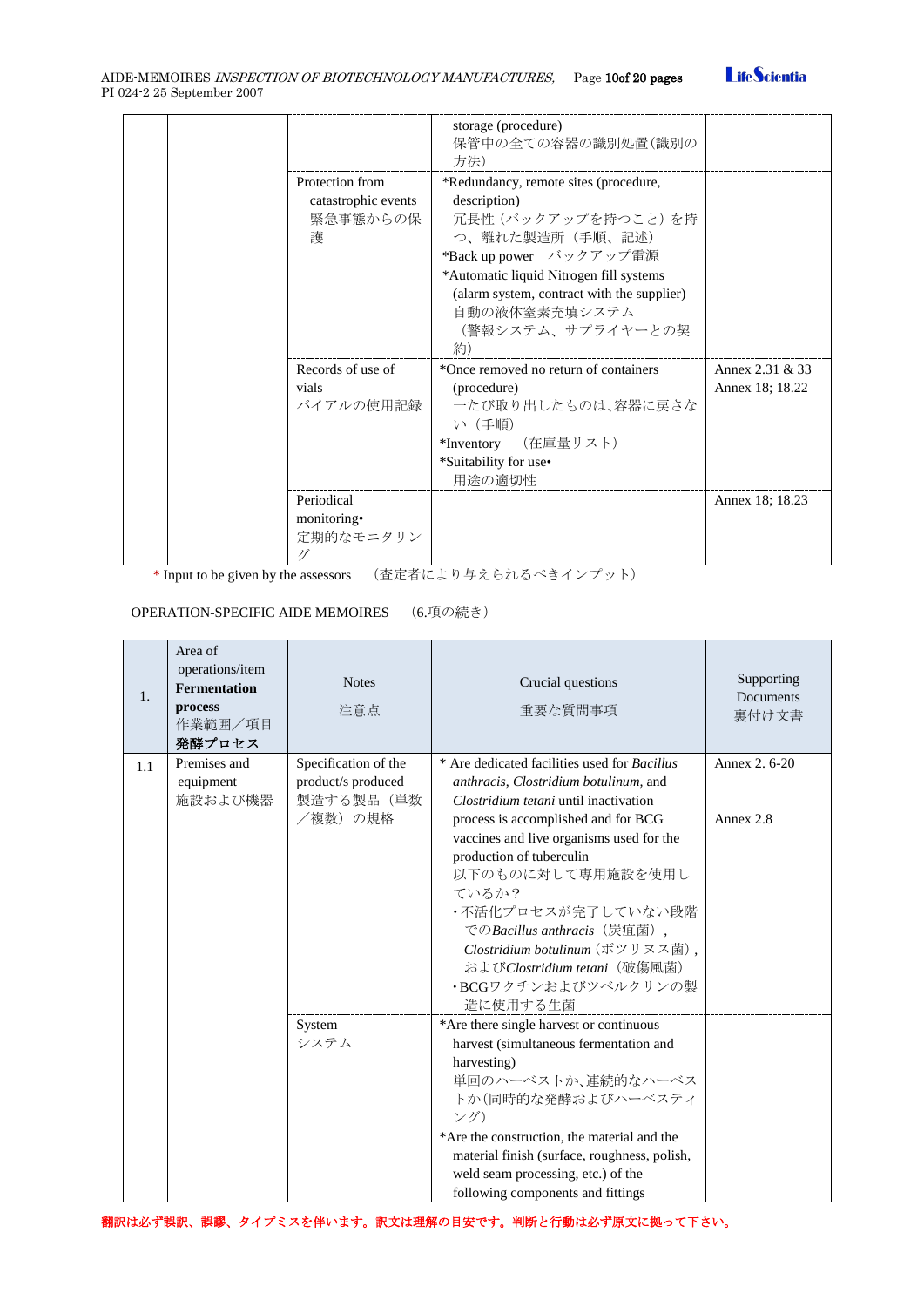|     |         |                                       | adequate and confirm cGMPrules:<br>以下の物品および付属品の構造、材質お<br>よびそれら物品の仕上げ(表面、粗さ、<br>磨き、溶接線処理)は適切であり、かつ<br>cGMP規則の裏付けがあるか? |                 |
|-----|---------|---------------------------------------|----------------------------------------------------------------------------------------------------------------------|-----------------|
|     |         |                                       | - fermenter (open, closed or a contained<br>system?)<br>ファーメンタ (オープン、クローズド、                                          |                 |
|     |         |                                       | あるいは封じ込めシステムか?)                                                                                                      |                 |
|     |         |                                       | - pipe work (dead legs)<br>配管の状態(デッドレグ・・・・)                                                                          |                 |
|     |         |                                       | - valves, vent filters<br>バルブ、ベントフィルター                                                                               |                 |
|     |         |                                       | - manometers                                                                                                         |                 |
|     |         |                                       | マノメータ                                                                                                                |                 |
|     |         |                                       | - pH-/ oxometers                                                                                                     |                 |
|     |         |                                       | pH-/酸化還元電位計?                                                                                                         |                 |
|     |         |                                       | - thermocouples, temperature sensors<br>熱電対、温度センサー                                                                   |                 |
|     |         |                                       | - pipes and valves for charge and discharge<br>取り付け・取り外しの配管およびバル                                                     |                 |
|     |         |                                       | ブ                                                                                                                    |                 |
|     |         |                                       | *Is cleaning and sanitizing necessary after<br>each run (for which products)                                         |                 |
|     |         |                                       | (製剤の場合) 各ラン後に、清浄化お                                                                                                   |                 |
|     |         |                                       | よびサニタイジング必要か?                                                                                                        |                 |
|     |         | Cleaning and<br>sanitizing procedures | *How is the addition of the following objects<br>registered and documented?                                          |                 |
|     |         | 清浄化およびサニタ                             | 以下の物質の添加はどのように登録さ                                                                                                    |                 |
|     |         | イジングの方法                               | れ、文書化されているか?                                                                                                         |                 |
|     |         |                                       | - water 水                                                                                                            |                 |
|     |         | Controlling                           | - media 培地                                                                                                           |                 |
|     |         | 管理                                    | - buffers, acids, lye's                                                                                              |                 |
|     |         |                                       | 緩衝液、酸、アルカリ類                                                                                                          |                 |
|     |         |                                       | - cell substrates 細胞基質                                                                                               |                 |
|     |         |                                       | - induction agent 誘導剤?                                                                                               |                 |
|     |         |                                       | - gases ガス<br>- anti foam 消泡剤                                                                                        |                 |
|     | Process | General                               | *Campaign fermentation or continuous                                                                                 | Annex 2.34-40,  |
| 1.2 | プロセス    | 一般的事項                                 | fermentation?                                                                                                        | $41-44$         |
|     |         |                                       | キャンペーン発酵か連続発酵か?                                                                                                      | Annex 18. 6,7,8 |
|     |         |                                       | *Does the process follow an automated                                                                                | &12             |
|     |         |                                       | procedure                                                                                                            |                 |
|     |         |                                       | プロセスは自動的な方法であるか?                                                                                                     |                 |
|     |         |                                       | *Is the addition of all necessary components                                                                         |                 |
|     |         |                                       | proceeded automatically                                                                                              |                 |
|     |         |                                       | 全ての必要な成分 (コンポーネント)の<br>添加は、自動的に行われるのか?                                                                               |                 |
|     |         |                                       | *Is the aseptic addition of the following                                                                            |                 |
|     |         |                                       | objects guaranteed:                                                                                                  |                 |
|     |         |                                       | 以下の物品の無菌操作法による添加は、                                                                                                   |                 |
|     |         |                                       | 保証されているか?                                                                                                            |                 |
|     |         |                                       | - cell substrates<br>細胞基質                                                                                            |                 |
|     |         |                                       | - water<br>水                                                                                                         |                 |
|     |         |                                       | - media 培地                                                                                                           |                 |
|     |         |                                       | - buffers 緩衝液                                                                                                        |                 |

翻訳は必ず誤訳、誤謬、タイプミスを伴います。訳文は理解の目安です。判断と行動は必ず原文に拠って下さい。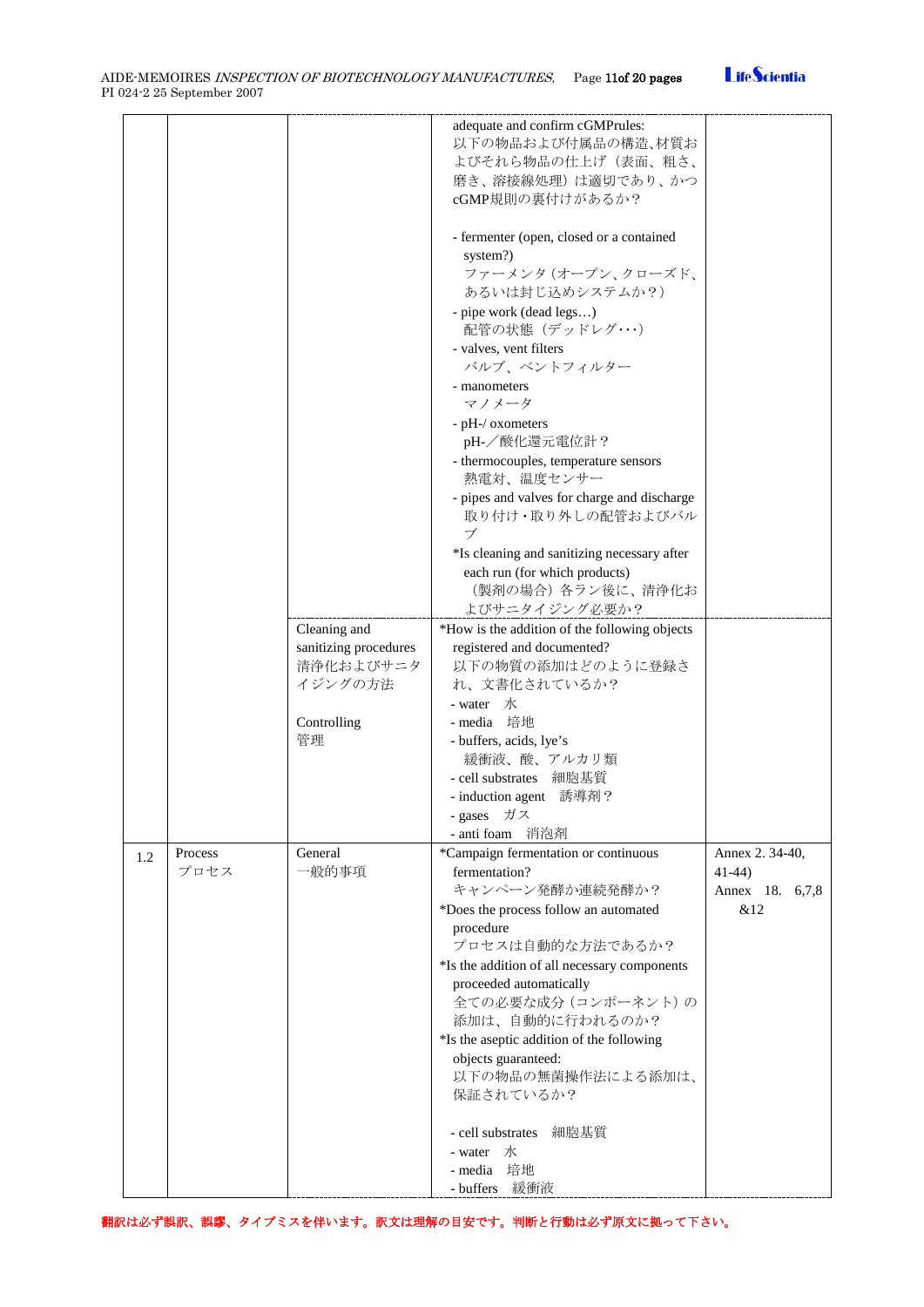

|  |               | - gases ガス                                            |  |
|--|---------------|-------------------------------------------------------|--|
|  |               | *Are all filters validated (incl. integrity           |  |
|  |               |                                                       |  |
|  |               | testing) for                                          |  |
|  |               | 全てのフィルターは、次のものについて                                    |  |
|  |               |                                                       |  |
|  |               | バリデートされているか?                                          |  |
|  |               |                                                       |  |
|  |               |                                                       |  |
|  |               | - media 培地                                            |  |
|  |               | - buffers 緩衝液                                         |  |
|  |               | - gases ガス                                            |  |
|  |               |                                                       |  |
|  |               | - anti foam 消泡剤                                       |  |
|  |               | - is a shift transfer log available                   |  |
|  |               | 勤務シフトの交代のログブック (shift                                 |  |
|  |               |                                                       |  |
|  |               | transfer log) はあるか?                                   |  |
|  | Process start | CIP (定置洗浄)                                            |  |
|  |               |                                                       |  |
|  | プロセスのスタート     | *is there a validation documentation                  |  |
|  |               | バリデーション文書は存在するか?                                      |  |
|  |               |                                                       |  |
|  |               | *are monitoring data available, e.g. on               |  |
|  |               | conductivity, pH,                                     |  |
|  |               | 例えば電導度、pHというようなモニタ                                    |  |
|  |               |                                                       |  |
|  |               | リングデータは利用可能か?                                         |  |
|  |               |                                                       |  |
|  |               |                                                       |  |
|  |               | Non-CIP cleaning(定置洗浄以外の洗浄)                           |  |
|  |               | *is there a validation documentation                  |  |
|  |               | バリデーションデータは存在するか?                                     |  |
|  |               |                                                       |  |
|  |               | *are there data proving cleanliness, e.g. TOC,        |  |
|  |               | swabbing etc.                                         |  |
|  |               | 清浄性を立証するデータ、例えばTOC、                                   |  |
|  |               |                                                       |  |
|  |               | スワブ法によるようなデータは存在す                                     |  |
|  |               | るか?                                                   |  |
|  |               |                                                       |  |
|  |               |                                                       |  |
|  |               | SIP (定置滅菌)                                            |  |
|  |               |                                                       |  |
|  |               | *is there a validation documentation                  |  |
|  |               | バリデーション文書は存在するか?                                      |  |
|  |               | *are monitoring data available, e.g. on               |  |
|  |               |                                                       |  |
|  |               | temperature logging                                   |  |
|  |               | 温度ロギングのようなモニタリングデ                                     |  |
|  |               |                                                       |  |
|  |               |                                                       |  |
|  |               | ータは利用されているか?                                          |  |
|  |               |                                                       |  |
|  |               |                                                       |  |
|  |               | (非定置滅菌)<br>Non-SIP                                    |  |
|  |               | *is there a validation documentation of the           |  |
|  |               |                                                       |  |
|  |               | sterilisation equipment /method being used            |  |
|  |               | 使用している滅菌装置/方法のバリデ                                     |  |
|  |               |                                                       |  |
|  |               | ーション文書は存在しているか?                                       |  |
|  |               | *is there proof of sterility, e.g. media hold         |  |
|  |               | test                                                  |  |
|  |               |                                                       |  |
|  |               | 例えば培地保持試験のような、無菌性保                                    |  |
|  |               | 証は存在しているか?                                            |  |
|  |               | *Is information on seed culture/cell bank             |  |
|  |               |                                                       |  |
|  |               | management available?                                 |  |
|  |               | シードカルチャー (種培養菌) /セルバ                                  |  |
|  |               |                                                       |  |
|  |               | ンクのマネジメントに関しての情報は                                     |  |
|  |               | 入手可能か?                                                |  |
|  |               | *where is the cell substrate produced                 |  |
|  |               |                                                       |  |
|  |               | セル基質は、どこで製造しているか?                                     |  |
|  |               |                                                       |  |
|  |               |                                                       |  |
|  | Inoculation   | *Is there an expansion of culture (in pre             |  |
|  | 接種            | culture /intermediate fermenter or main<br>fermenter) |  |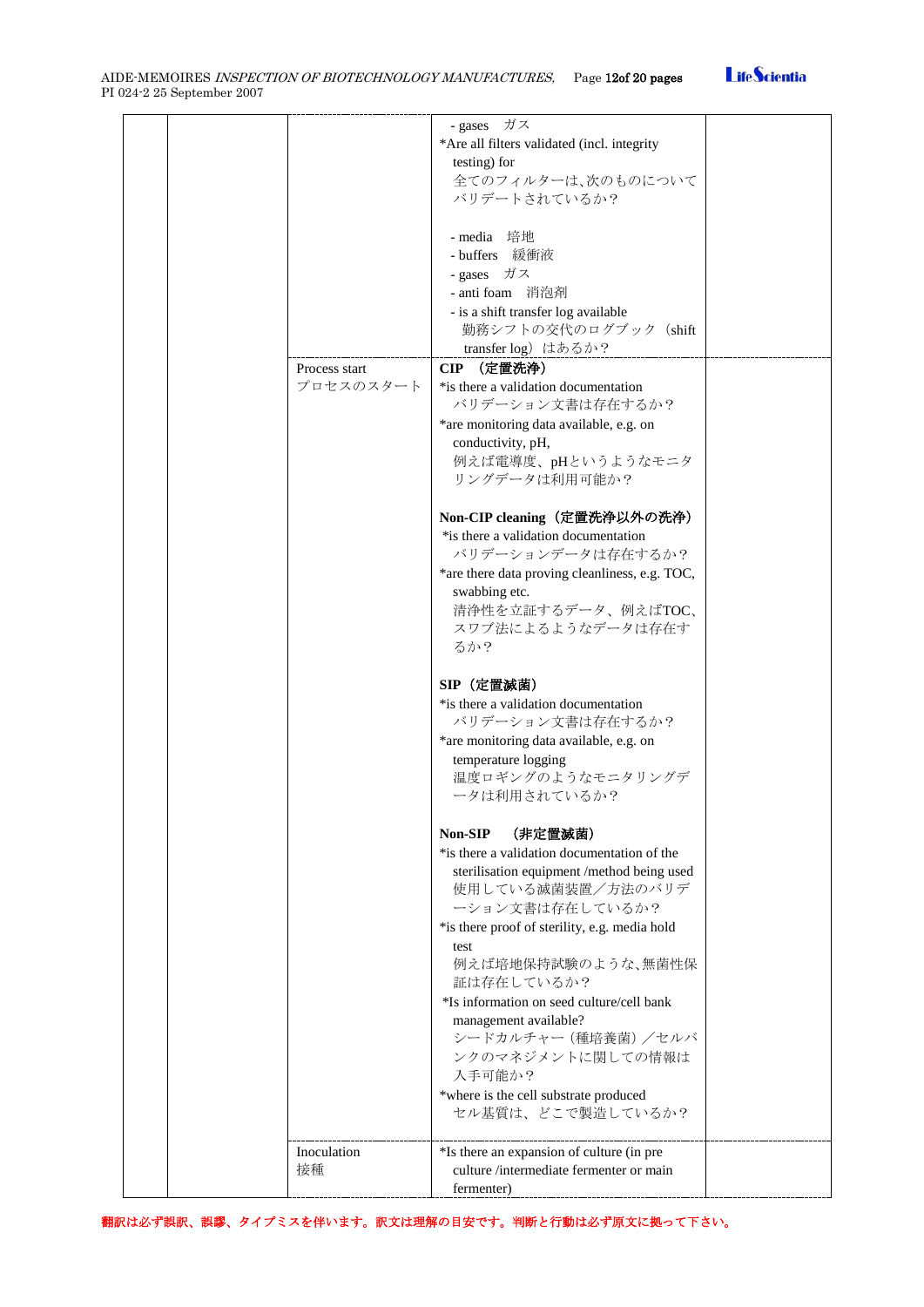|  |                            | (前培養/中間体発酵槽あるいは主発酵<br>槽における)培養物 (カルチャー)のエ<br>クスパンション (延長?) はあるか<br>*Is an inoculation procedure in place<br>植菌操作は適切であるか<br>*Is there an assess on the risk of                                                                 |  |
|--|----------------------------|-------------------------------------------------------------------------------------------------------------------------------------------------------------------------------------------------------------------------------|--|
|  |                            | contamination during inoculation and does<br>the company has addressed this risk<br>接種操作中の汚染のリスクは評定され<br>ているか? そして、このリスクはその<br>会社で取り上げられているか?<br>*Is bioburden of seed material measured                                      |  |
|  |                            | 接種物のバイオバーデンは測定してい<br>るか?<br>*Are endotoxins of seed material measured<br>接種物のエンドトキシンは測定してい                                                                                                                                    |  |
|  |                            | るか?<br>*Is the virus content of seed material<br>controlled<br>接種物のウイルス含量は管理されてい<br>るか?                                                                                                                                       |  |
|  | Media<br>培養基               | *Is a growth promotion test from batch to<br>batch established<br>バッチ間の培養基の性能試験は確立さ<br>れているか?<br>*Are protocols available proving that all                                                                                    |  |
|  |                            | components are provided in the correct<br>quantity and quality (components of animal<br>origin: assessed for their TSE risk)<br>全ての成分は、正しい量と品質(動物由<br>来の成分: TSEのリスクの評定)で供給<br>されていることを立証するプロトコー                               |  |
|  |                            | ルは存在しているか?<br>*Are media produced directly in the<br>fermenter or produced in a media<br>formulation tank<br>培地は培養槽で直接製造されるか?<br>それとも培地調製タンクで製造される                                                                            |  |
|  |                            | のか?<br>*Are media filled from an external source,<br>e.g. media bag, supplier container<br>培養基は、例えば培地バッグ、サプライ<br>ヤーのような外部ソースから充填して<br>いるか?                                                                                    |  |
|  |                            | *Are data available proving that the media<br>transfer does not affect media sterility<br>培養基の移送は、培養基の無菌性に影響<br>しないことを立証するデータがある<br>か?<br>*Are media sterilized in place                                                      |  |
|  |                            | 培養基は適切に滅菌されているか?                                                                                                                                                                                                              |  |
|  | Induction agents<br>導入剤(?) | * Are data available proving the sterility of<br>the medium, e.g. media hold test (if<br>conducted), filter integrity test in case of<br>filtration, temperature curves in case of<br>heat sterilization<br>培地の無菌性を立証するデータはある |  |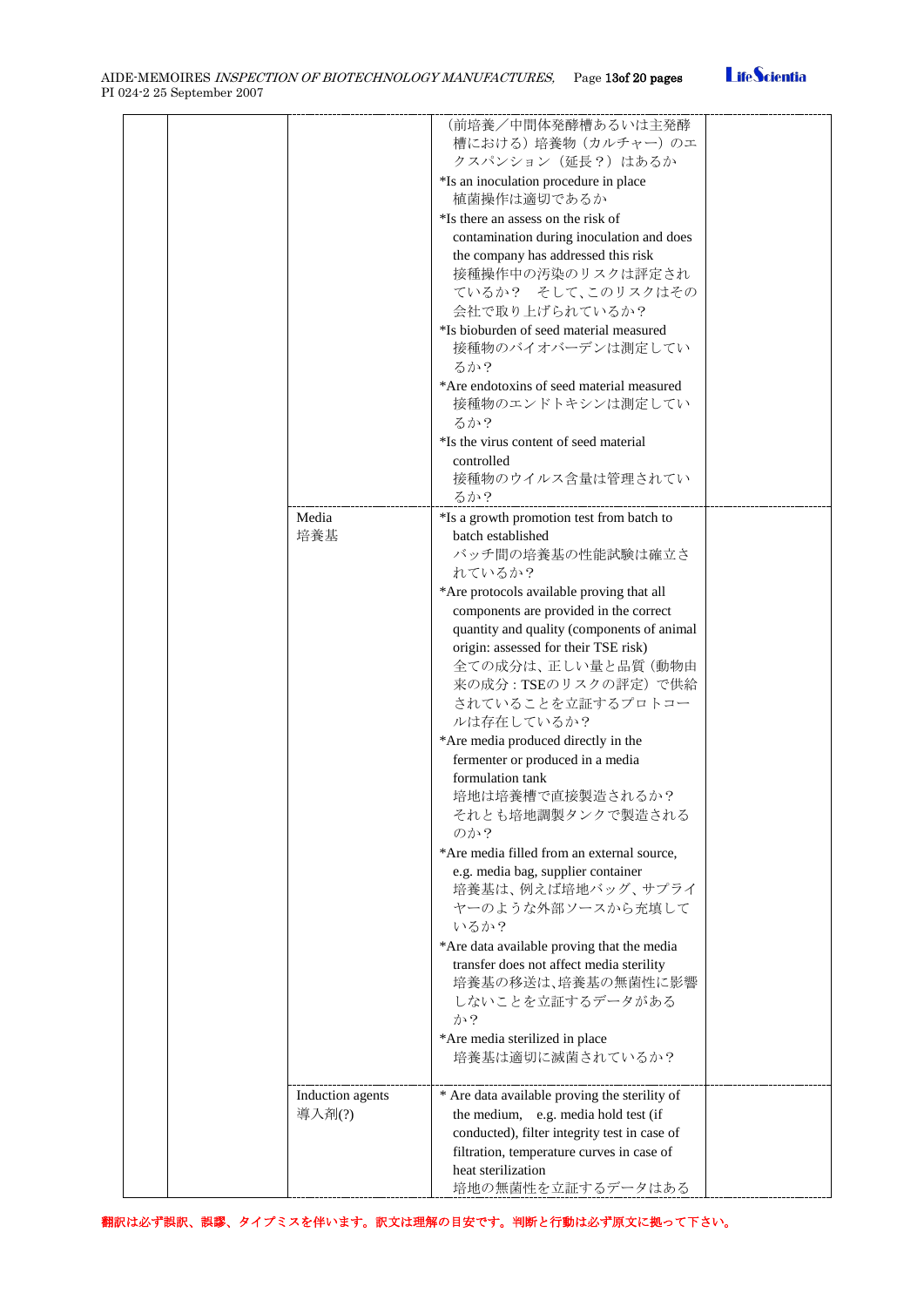| AIDE-MEMOIRES <i>INSPECTION OF BIOTECHNOLOGY MANUFACTURES</i> . | Page 14of 20 pages |  |
|-----------------------------------------------------------------|--------------------|--|
| PI 024-2 25 September 2007                                      |                    |  |



| Anti foam              | か? 例えば培地保持試験(もし行った<br>のであれば)、ろ過がある場合にあって<br>はフィルター完全性試験、加熱滅菌があ<br>る場合には温度曲線<br>*Is bioburden measured<br>バイオバーデンは測定しているか?<br>* Are endotoxins measured<br>エンドトキシンは測定しているか?<br>* Where are the agents produced ?<br>試薬はどこで製造しているか?<br>* Are they produced in place<br>試薬は適切に調製されているか?<br>* Are they sterilized in place<br>それらは適切に滅菌されているか?<br>* What type of anti foam is used<br>どのようなタイプの消泡剤が使用され<br>ているか?<br>* Is bioburden measured<br>バイオバーデンは測定しているか?<br>* Are endotoxins measured<br>エンドトキシンは測定しているか?<br>* What are the specifications/quality<br>規格/品質はどのようなものか?<br>*Is there a correspondence between process |  |
|------------------------|------------------------------------------------------------------------------------------------------------------------------------------------------------------------------------------------------------------------------------------------------------------------------------------------------------------------------------------------------------------------------------------------------------------------------------------------------------------------------------------------------------------------------------------------------------------------------------------------------------------------|--|
| 消泡剤                    | specifications (e.g. number of cell<br>doublings, yield etc.) and the data of the<br>inspected batch<br>プロセスの規格間のやりとり(例えば細<br>胞倍化の数、収量など)および検査済み<br>のバッチのデータはあるか?<br>*Is there a proof that sampling does not pose<br>a risk of contamination<br>サンプリングは、汚染のリスクを有して<br>いないという立証はあるか?<br>*Is there an inactivation process?<br>不活化工程は存在しているか?                                                                                                                                                                                                                                                                           |  |
| Fermentation<br>発酵     | *Are intermediate products stored?<br>中間製品は保存をしているか?<br>*Is there a proof that harvesting does not pose<br>a risk of contamination<br>ハーベスティングは汚染のリスクを持<br>たないとの立証はあるか?<br>*Do all critical operation parameters are<br>monitored during process as:<br>全ての重要な運転パラメータは、プロセ<br>ス中にモニタリングしているか?<br>例<br>えば次のようなパラメータである<br>- process time 工程時間<br>温度<br>- temperature<br>$-$ pH<br>pH<br>酸素分圧<br>$-pO2$<br>- $pCO2$ 二酸化炭素分圧<br>- pressure 圧力                                                                                                                                                                             |  |
| Harvesting<br>ハーベスティング | 攪拌速度<br>- agitation rates<br>- addition of gases ガスの添加                                                                                                                                                                                                                                                                                                                                                                                                                                                                                                                                                                 |  |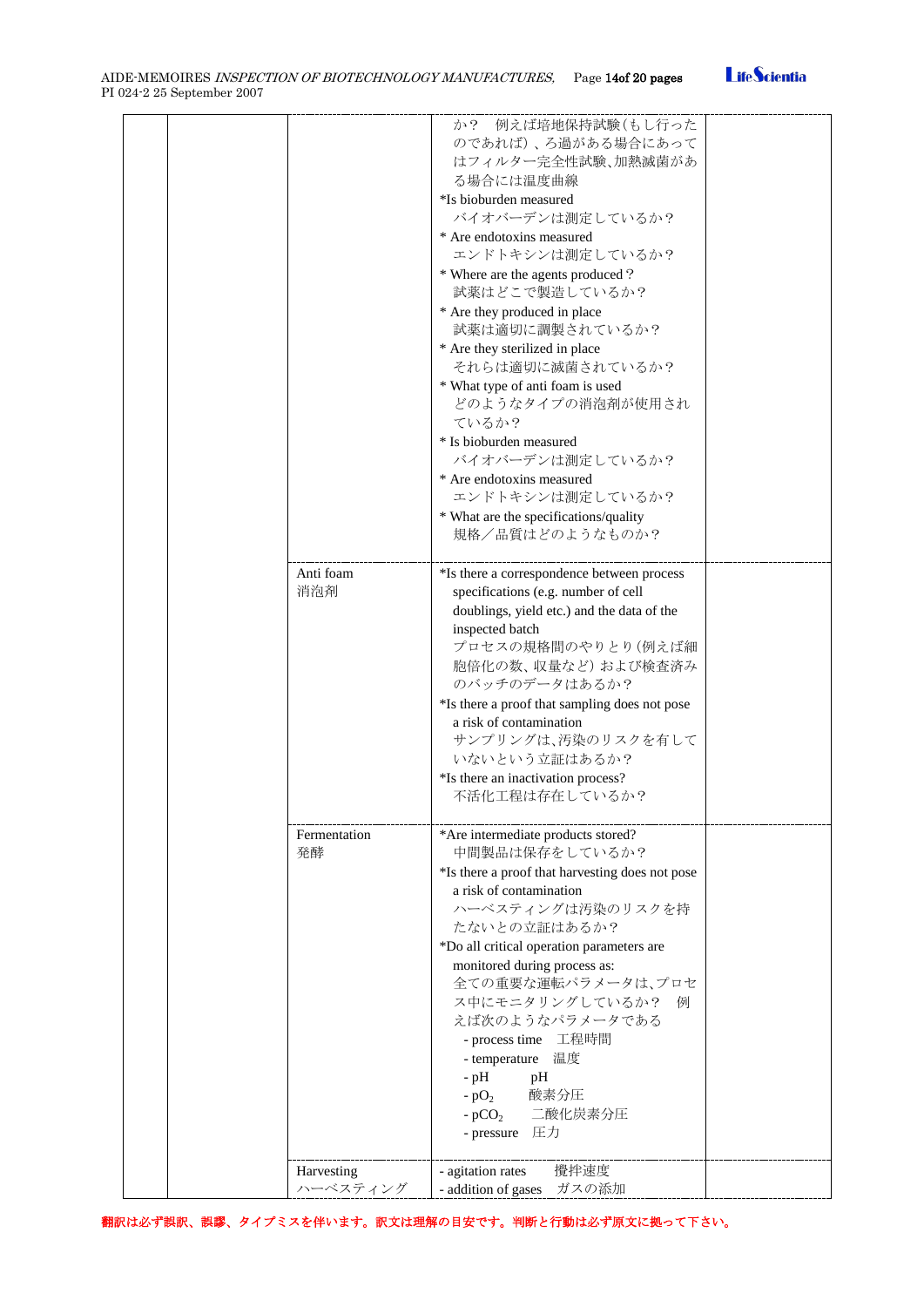

|  |            | - addition of buffers, acids, lye's<br>緩衝液、酸、苛性アルカリの添加 |  |
|--|------------|--------------------------------------------------------|--|
|  |            |                                                        |  |
|  |            | - bioburden                                            |  |
|  |            | バイオバーデン                                                |  |
|  |            | - viral content                                        |  |
|  |            | ウイルス含量                                                 |  |
|  |            | - endotoxins                                           |  |
|  |            | エンドトキシン                                                |  |
|  |            | - viscosity                                            |  |
|  |            | 粘度                                                     |  |
|  | Monitoring | *Are the further parameters of the                     |  |
|  | モニタリング     | fermentation process monitored:                        |  |
|  |            | 発酵プロセスに関して更なるパラメー                                      |  |
|  |            | タはモニターしているか? 例えば                                       |  |
|  |            |                                                        |  |
|  |            | - contamination 汚染                                     |  |
|  |            | - cell identification セルの同定                            |  |
|  |            | - cell growth セルの成長                                    |  |
|  |            | - cell productivity セルの増殖性                             |  |
|  |            | - cell viability セルの活性                                 |  |
|  |            | - cell ratio (co-cultivation of two different          |  |
|  |            |                                                        |  |
|  |            | cells) セルの比率 (2つの異なったセ                                 |  |
|  |            | ルの共培養)                                                 |  |
|  |            | - cell aggregate formation                             |  |
|  |            | セルの凝集物形成                                               |  |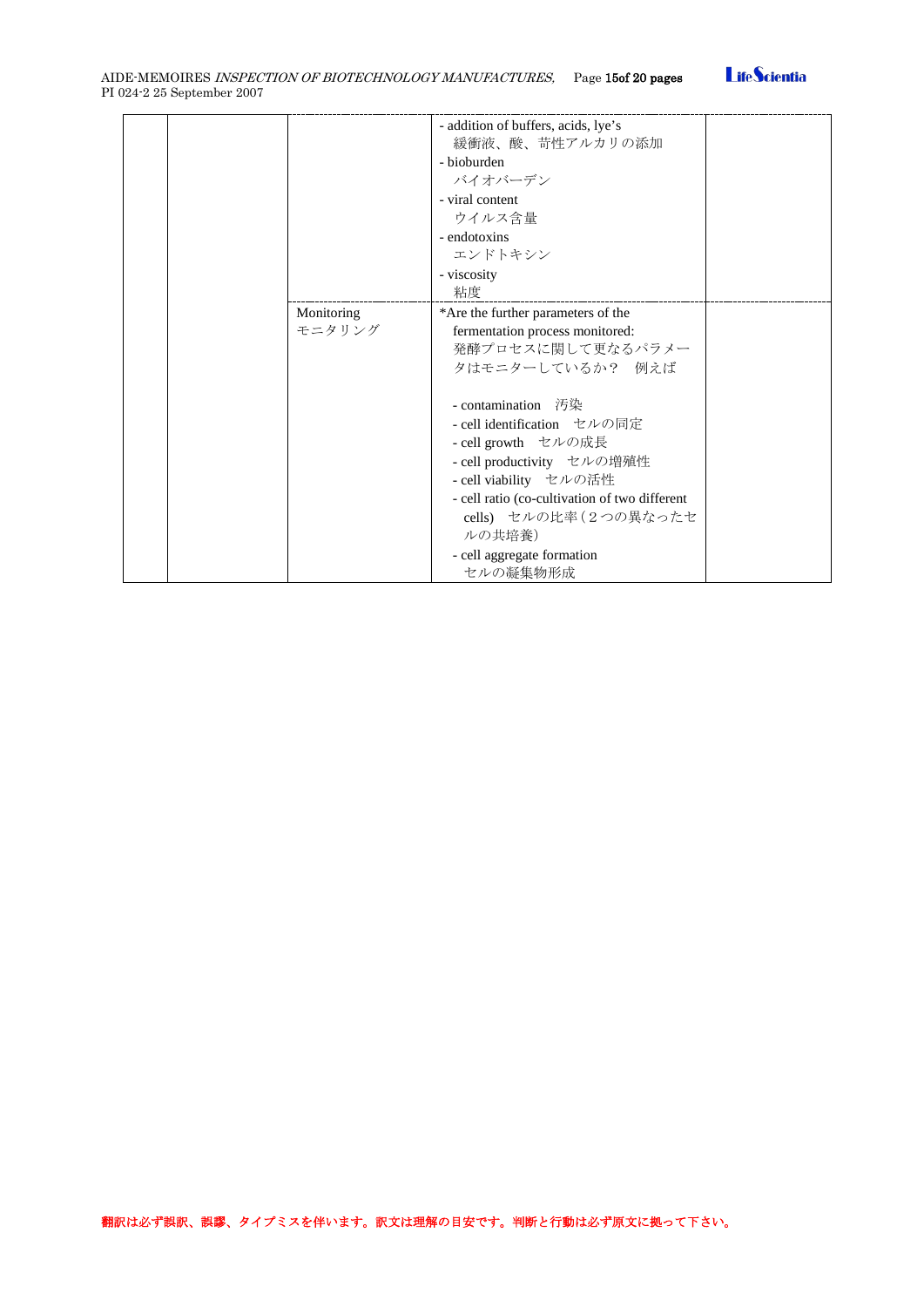| 1.  | Area of<br>operations/item<br><b>Extraction and</b><br>isolation<br>(作業範囲/項<br>抽出と単<br>目<br>利) | <b>Notes</b><br>注意事項                                                   | Crucial questions<br>重要な質問                                                                                                                                                                                                                                                                                                                                                                                                     | Supporting<br>documents<br>裏付け文書        |
|-----|------------------------------------------------------------------------------------------------|------------------------------------------------------------------------|--------------------------------------------------------------------------------------------------------------------------------------------------------------------------------------------------------------------------------------------------------------------------------------------------------------------------------------------------------------------------------------------------------------------------------|-----------------------------------------|
| 1.1 | Equipment<br>機器                                                                                | Centrifugation<br>遠心分離<br>Filtration ろ過                                | Aerosol formation<br>エアゾール発生<br>*What is the filter life time and how is it                                                                                                                                                                                                                                                                                                                                                    | <b>Annex 2.36</b><br>Annex 18; 18.40    |
|     |                                                                                                | Precipitation 沈殿                                                       | assessed<br>フィルターのライフ時間はどの位か、<br>そしてどの様に評価しているか?<br>*Adsorption to the filter<br>フィルターへの吸着                                                                                                                                                                                                                                                                                                                                     |                                         |
| 1.2 | Process<br>プロセス                                                                                | Storage and<br>expiration time of<br>intermediates<br>中間製品の保管と有<br>効期間 | *Is storage temperature defined<br>保管温度は規定されているか?<br>*Is the expiration time documented<br>有効期間は文書化されているか?                                                                                                                                                                                                                                                                                                                     |                                         |
| 1.3 | Qualification<br>適格性評価                                                                         | Cleaning<br>清浄化                                                        | *How is the equipment cleaned and how is it<br>validated<br>機器はどのようにクリーンにして、それ<br>をどのようにバリデートしているか?<br>*Are product specific assays performed<br>その製品に特定して定量は行われてい<br>るか?<br>*Are these assays validated<br>その定量分析はバリデートされている<br>か?<br>* Is the holding time of dirty and clean<br>equipment defined and covered by cleaning<br>validation studies.<br>機器のダーティおよびクリーンの保持<br>時間は規定されているか、およびクリー<br>ニングバリデーションでそれがカバー<br>されているか? | Annex 15                                |
| 2   | Viral removal<br>steps<br>ウイルス除去ス<br>テップ                                                       |                                                                        |                                                                                                                                                                                                                                                                                                                                                                                                                                |                                         |
| 2.1 | Process and<br>environment<br>プロセスおよび<br>環境                                                    | Process parameters<br>プロセスパラメータ                                        | *Are critical process steps performed within<br>their validated parameters<br>重要なプロセス段階は、バリデートされ<br>たパラメータの範囲内で行っている<br>か?                                                                                                                                                                                                                                                                                                     | Annex 18; 18.51                         |
|     |                                                                                                | Precautions to prevent<br>viral contamination<br>ウイルス汚染を防ぐ<br>ための予防措置  | *Are pre and post viral removal steps<br>performed in separated area's with separate<br>air handling units?<br>プレおよびポストのウイルス除去のス<br>テップは、分離した空調システムを持つ<br>個別の区域で行われているか?                                                                                                                                                                                                                                                       | Annex 18; 18.52 &<br>18.53<br>Annex 2.5 |
|     |                                                                                                |                                                                        | *Is the equipment dedicated to pre and post<br>virus removal steps                                                                                                                                                                                                                                                                                                                                                             | Annex 18; 18.38                         |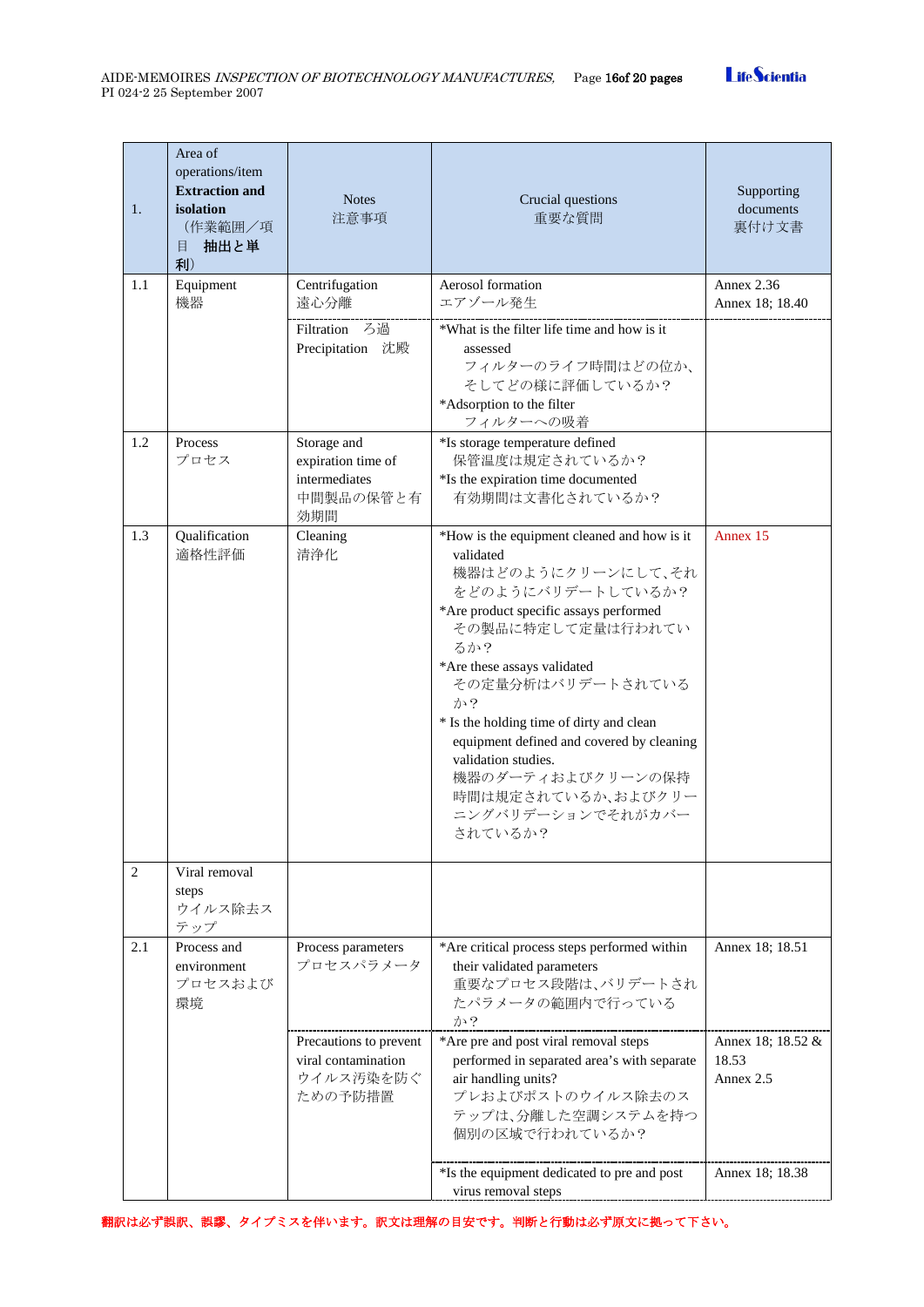

|     |                                              |                                                   | 当該機器は、プレおよびポストのウイル<br>ス除去のステップに対して専用である<br>か?<br>* Do workers pass from pre viral to post viral<br>areas<br>作業者は、プレのウイルス工程から、ポ<br>ストのウイルス除去工程への通過があ<br>るか?                                                            |                    |
|-----|----------------------------------------------|---------------------------------------------------|-----------------------------------------------------------------------------------------------------------------------------------------------------------------------------------------------------------------------|--------------------|
| 3   | Purification<br>精製                           |                                                   |                                                                                                                                                                                                                       |                    |
| 3.1 | Column resins<br>カラム樹脂                       | Incoming acceptance<br>criteria<br>入荷品の許容判断基<br>準 | *Are resins tested regarding:<br>次の事項に関して、樹脂を試験してい<br>るか?<br>-Chemical/biological aspects<br>化学的/生物学的な側面<br>-Physical aspects<br>物理学的な側面<br>-Functional aspects<br>機能的側面                                              | Annex 2.40         |
|     |                                              | Performance<br>性能                                 | *Is life time of resins/maximum number of<br>runs defined and what is the basis<br>樹脂のライフタイム/最大使用回数<br>は規定されているか? それは何に<br>基づいたものであるか?                                                                                | <b>Annex 2.40</b>  |
|     |                                              |                                                   | *Are HETP and asymmetric measurements<br>performed<br>HETP (理論段相当高さ: height<br>equivalent of one theoretical plate) およ<br>び非対称性測定は行っているか?<br>*Are leachables tested<br>溶出物は調査されているか?                                  | <b>Annex 2.25</b>  |
|     |                                              |                                                   | *Is consistency of purification profiles a<br>performance criteria<br>精製プロファイルの恒常性が、性能判<br>断基準であるか? (訳文要検討)                                                                                                           | Annex 2.40<br>5.38 |
|     |                                              |                                                   | *Are resins dedicated to one manufacturing<br>step of one product<br>樹脂はある製品のある一つの製造ステ<br>ップに専用化されものであるのか?                                                                                                            | Annex 18; 18.53    |
| 3.2 | Chromatography<br>system<br>クロマトグラフ<br>イシステム | Column packing<br>カラム包装                           | *Is the size of the column resin volume<br>defined or is it calculated?<br>カラムの樹脂量のサイズは規定され<br>ているか? あるいはそれは計算さ<br>れたものであるか?<br>*Are the flow and pressure during packing<br>defined?<br>パッキング中の流量および圧力は規<br>定されているか? | Annex $2.41$       |
|     |                                              | Regular maintenance<br>定期的なメンテナン<br>ス             | *Inspection and preventive replacements of<br>parts<br>部品の点検と予防保全的交換<br>*Visual inspection of resin or other check of                                                                                                 | 3.41               |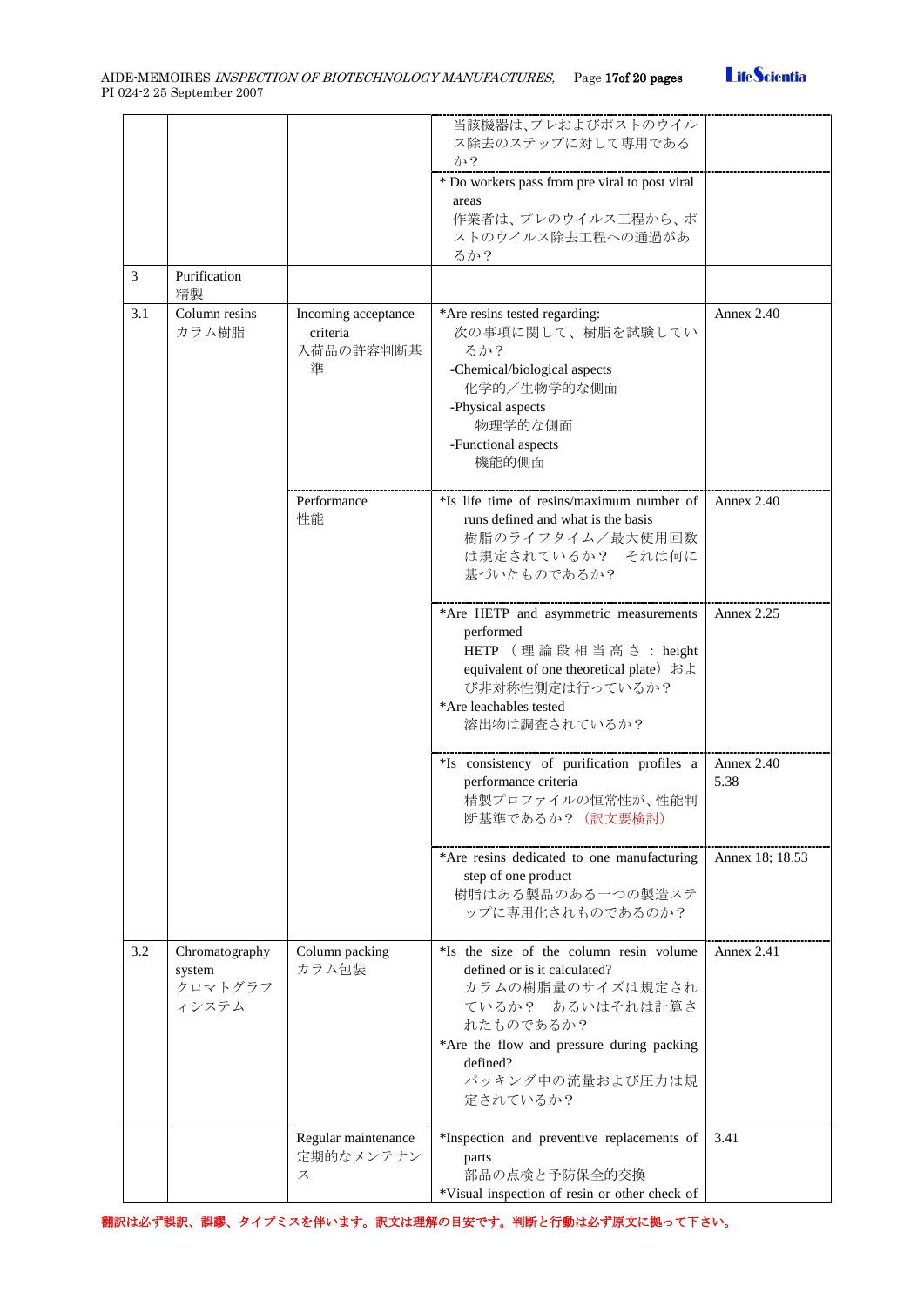

|  |                                | the column pre-use.<br>樹脂の目視点検と、カラム使用前のチ<br>エック                                                                                                                                                                                                                                                                                                           |      |
|--|--------------------------------|-----------------------------------------------------------------------------------------------------------------------------------------------------------------------------------------------------------------------------------------------------------------------------------------------------------------------------------------------------------|------|
|  | Cleaning and storage<br>清浄化と保管 | *Are cleaning procedure and used cleaning<br>agents described<br>清浄化の手順と使用した洗浄剤は記<br>載されているか?<br>*What are the storage conditions, e.g.<br>temperature, time, storage solutions<br>保管条件はどのようなものか?<br>例<br>えば温度、時間、保管用の溶液?                                                                                                                                 | 3.36 |
|  | Operation instruction<br>操作手順  | *Preparation, use and dismantling of the<br>system<br>システムの準備、使用および分解<br>*Specifications for critical parameters e.g.<br>linear liquid flow, column bed height,<br>gradient slope, temperature)<br>重要なパラメータの規格。例えば、直<br>線の液流速、カラムベット高さ、勾配<br>(gradient slope)、温度)<br>*Are product collection criteria strictly<br>defined?<br>製品の採取の判断基準は厳密に規定<br>されているか? | 4.15 |

| 1. | Area of<br>operations/item<br>(作業範囲/項<br>$\Xi$ ) | <b>Notes</b><br>注意事項                                 | <b>Crucial questions</b><br>重要な質問                                                                                                                                                                                               | <b>Supporting</b><br>documents<br>裏付け文書                                                                                                       |
|----|--------------------------------------------------|------------------------------------------------------|---------------------------------------------------------------------------------------------------------------------------------------------------------------------------------------------------------------------------------|-----------------------------------------------------------------------------------------------------------------------------------------------|
| 1. | Drug substance<br>原薬                             | Traceability<br>トレーサビリティ                             | *Is traceability to cell banks in place<br>セルバンクのトレーサビリティは適切<br>か?                                                                                                                                                              |                                                                                                                                               |
|    |                                                  | Characterization and<br>Specifications•<br>特徴づけおよび規定 | *Is drug substance characterized by chemical<br>and biological methods<br>原薬は化学的および生物学的な方法に<br>よって特徴づけがされているか?<br>*Are specifications defined<br>(Identity, Purity, Potency, Yield etc.)<br>規格が規定されているか? (物質確<br>認、純度、力価、収量など?) | Note for Guidance:<br>Production and<br>quality control of<br>medicinal products<br>derived by<br>recombinant DNA<br>Technology<br>Annex 2.24 |
|    |                                                  | Stability<br>安定性                                     | *Is an on-going stability program established<br>継続的な安定性プログラムは確立され<br>ているか?                                                                                                                                                     | Annex 18; 11.5                                                                                                                                |
|    |                                                  | Consistency<br>恒常性                                   | *Is consistency of the first produced batches<br>of bulk final drug substance documented<br>(Characterization tests, Inprocess controls,<br>Specifications)<br>バルクの最終原薬の最初に製造したバ<br>ッチの恒常性は文書化されているか?<br>(特徴づけ試験、工程内管理、規格)      | Annex 18; 12.50<br>Note for Guidance                                                                                                          |
|    |                                                  | Reference material<br>基準物質                           | *Is a procedure in place how to select the<br>reference material<br>基準物質をどの様にして適切に選定す                                                                                                                                           | Note for Guidance<br>Annex 2.42<br>Annex 18; 11.18                                                                                            |

翻訳は必ず誤訳、誤謬、タイプミスを伴います。訳文は理解の目安です。判断と行動は必ず原文に拠って下さい。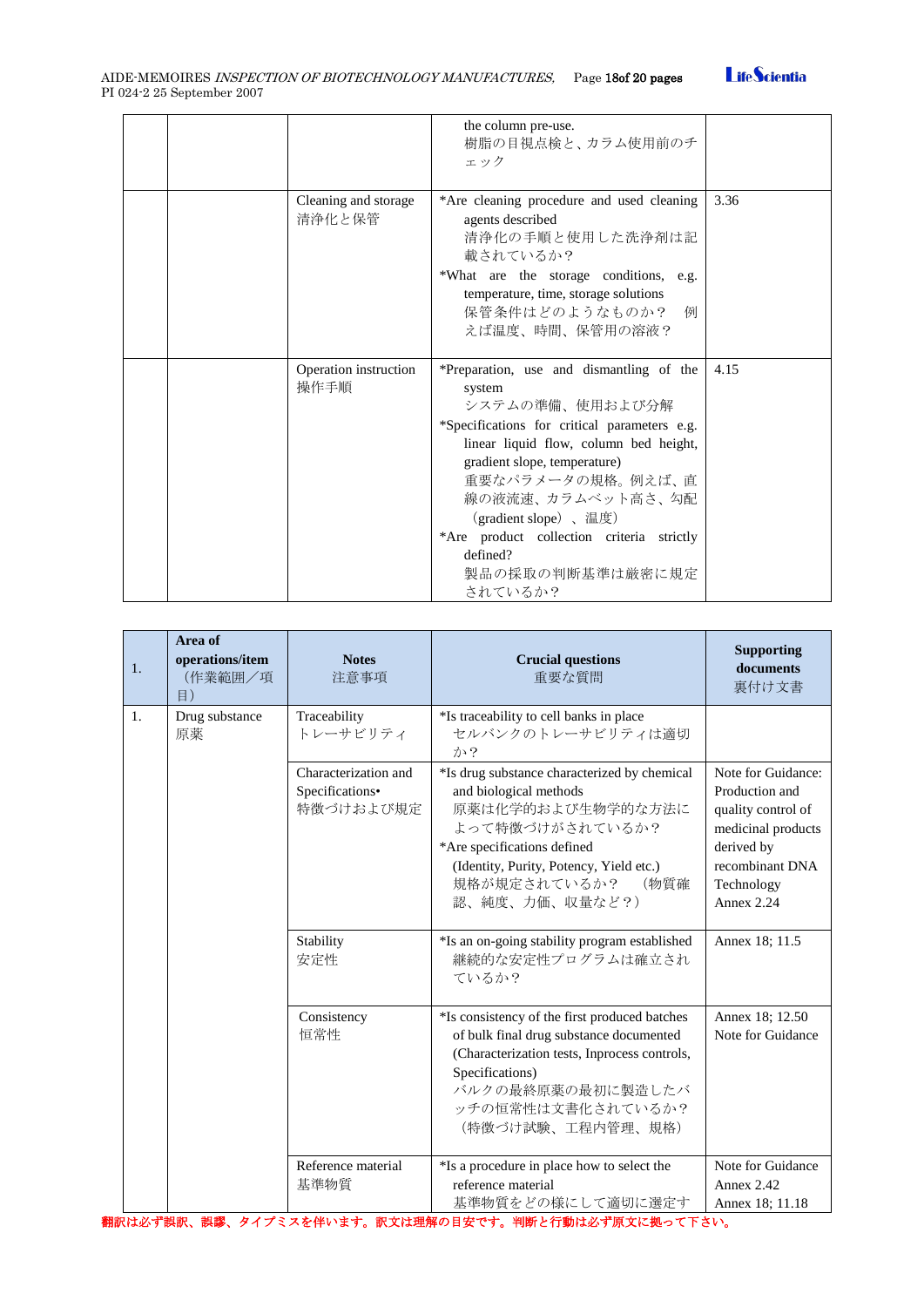

| るかの手順は存在しているか?                           |  |
|------------------------------------------|--|
| *Is a fully characterized batch of drug  |  |
| substance retained as reference material |  |
| 原薬の十分に特徴付されたバッチが、基                       |  |
| 準物質として保有されているか?                          |  |